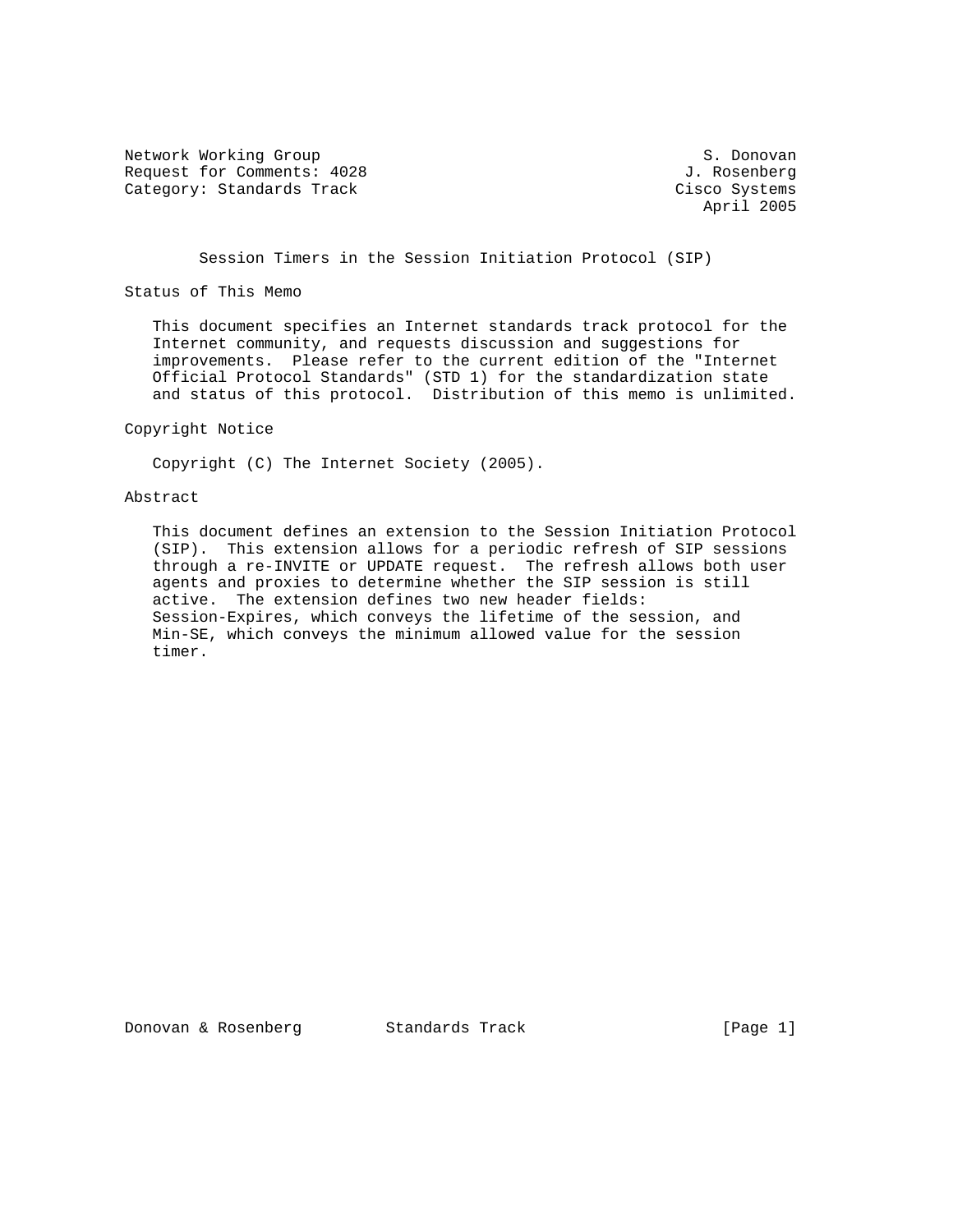Table of Contents

| $1$ . | 2                                                         |
|-------|-----------------------------------------------------------|
| 2.    | $\overline{3}$                                            |
| 3.    | $\overline{4}$                                            |
| 4.    | 6<br>Session-Expires Header Field Definition              |
| 5.    | 8<br>Min-SE Header Field Definition                       |
| 6.    | 8<br>422 Response Code Definition                         |
| 7.    | 9                                                         |
|       | 7.1. Generating an Initial Session Refresh Request<br>9   |
|       | - 9<br>7.2. Processing a 2xx Response                     |
|       | 7.3. Processing a 422 Response $\ldots$<br>11             |
|       | 7.4. Generating Subsequent Session Refresh Requests<br>11 |
| 8.    | 12                                                        |
|       | 8.1. Processing of Requests<br>13                         |
|       | 14<br>8.2. Processing of Responses                        |
|       | 8.3. Session Expiration<br>15                             |
| 9.    |                                                           |
|       | 17                                                        |
|       | 18                                                        |
|       | 18                                                        |
|       | 19                                                        |
|       | 19                                                        |
|       | 12.1. IANA Registration of Min-SE and Session-Expires     |
|       | 19                                                        |
|       | 12.2. IANA Registration of the 422 (Session Interval Too  |
|       | Small) Response Code<br>20                                |
|       | 12.3. IANA Registration of the 'timer' Option Tag<br>20   |
|       | 20                                                        |
|       |                                                           |
|       |                                                           |
|       | 15.1. Normative References 25                             |
|       | 15.2. Informative References 26                           |
|       |                                                           |
|       |                                                           |

## 1. Introduction

 The Session Initiation Protocol (SIP) [2] does not define a keepalive mechanism for the sessions it establishes. Although the user agents may be able to determine whether the session has timed out by using session specific mechanisms, proxies will not be able to do so. The result is that call stateful proxies will not always be able to determine whether a session is still active. For instance, when a user agent fails to send a BYE message at the end of a session, or when the BYE message gets lost due to network problems, a call stateful proxy will not know when the session has ended. In this situation, the call stateful proxy will retain state for the call and

Donovan & Rosenberg Standards Track [Page 2]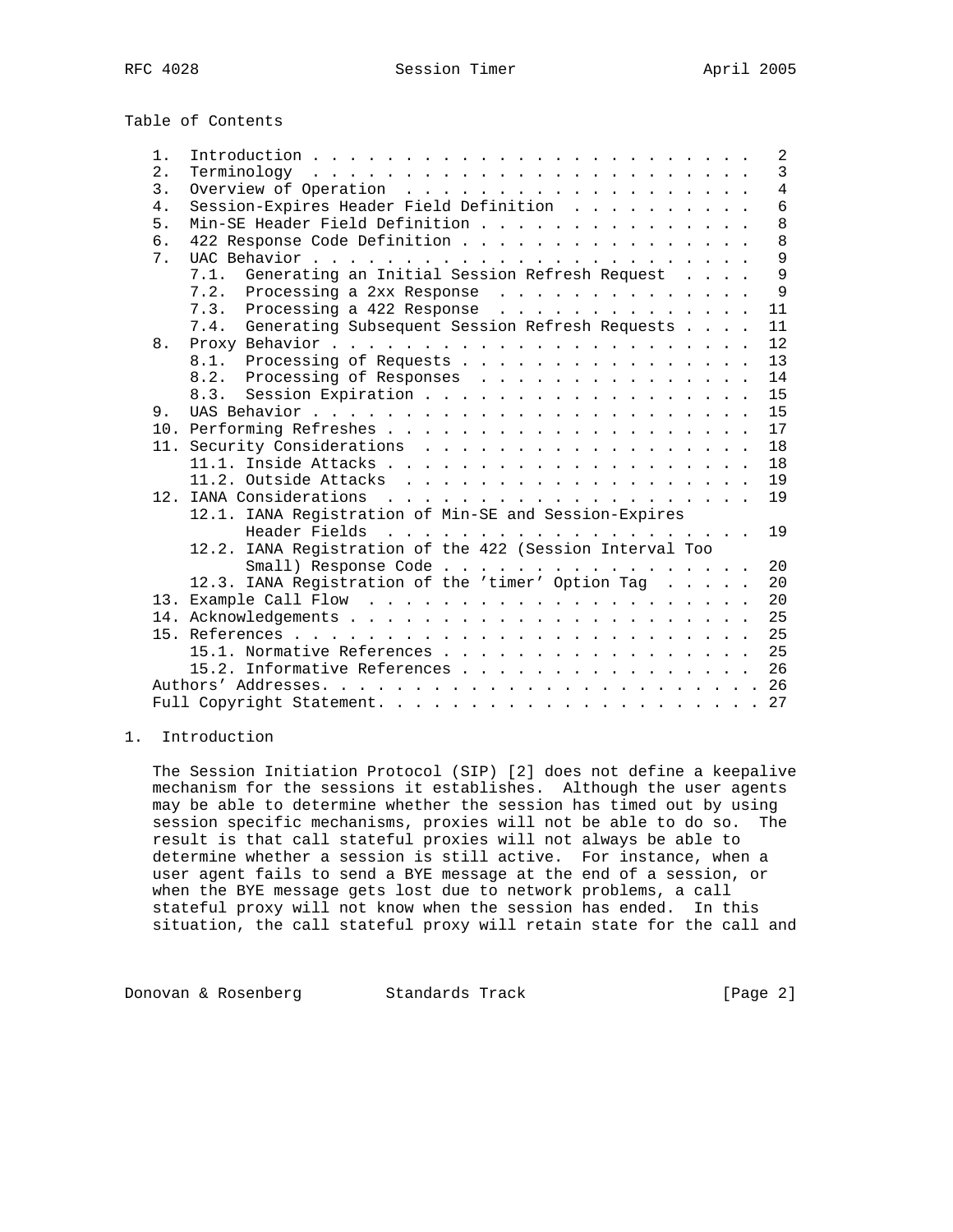has no method to determine when the call state information no longer applies.

 To resolve this problem, this extension defines a keepalive mechanism for SIP sessions. UAs send periodic re-INVITE or UPDATE [3] requests (referred to as session refresh requests) to keep the session alive. The interval for the session refresh requests is determined through a negotiation mechanism defined here. If a session refresh request is not received before the interval passes, the session is considered terminated. Both UAs are supposed to send a BYE, and call stateful proxies can remove any state for the call.

 This refresh mechanism has additional applications. A user agent would like to determine whether the session is still active for the same reasons a call stateful proxy server would. This determination can be made at a user agent without the use of SIP level mechanisms; for audio sessions, periodic RTCP packets serve as an indication of liveness [5]. However, it is desirable to separate indications of SIP session liveness from the details of the particular session.

 Another application of the session timer is in the construction of a SIP Network Address Translator (NAT) Application Level Gateway (ALG) [6]. The ALG embedded in a NAT will need to maintain state for the duration of a call. This state must eventually be removed. Relying on a BYE to trigger the removal of state, besides being unreliable, introduces a potential denial of service attack.

 This document provides an extension to SIP that defines a session expiration mechanism. Periodic refreshes, through re-INVITEs or UPDATEs, are used to keep the session active. The extension is sufficiently backward compatible with SIP that it works as long as either one of the two participants in a dialog understands the extension. Two new header fields (Session-Expires and Min-SE) and a new response code (422) are defined. Session-Expires conveys the duration of the session, and Min-SE conveys the minimum allowed value for the session expiration. The 422 response code indicates that the session timer duration was too small.

### 2. Terminology

 In this document, the key words 'MUST', 'MUST NOT', 'REQUIRED', 'SHALL', 'SHALL NOT', 'SHOULD', 'SHOULD NOT', 'RECOMMENDED', 'MAY', and 'OPTIONAL' are to be interpreted as described in RFC 2119 [1] and indicate requirement levels for compliant SIP implementations.

Donovan & Rosenberg Standards Track [Page 3]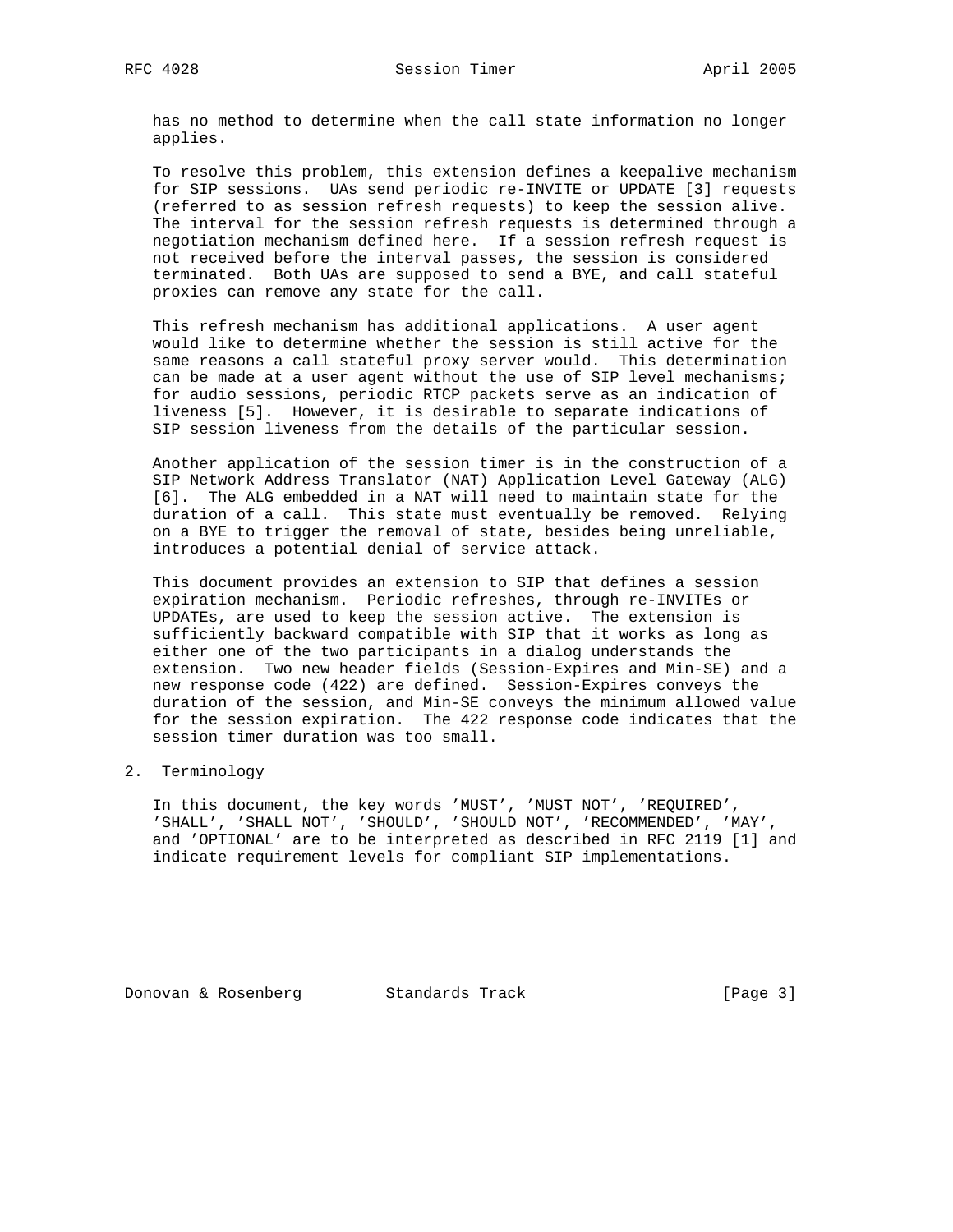Additionally, we define the following terms:

- Session Interval: The maximum amount of time that can occur between session refresh requests in a dialog before the session will be considered timed out. The session interval is conveyed in the Session-Expires header field, which is defined here. The UAS obtains this value from the Session-Expires header field in a 2xx response to a session refresh request that it sends. Proxies and UACs determine this value from the Session-Expires header field in a 2xx response to a session refresh request that they receive.
- Minimum Timer: Because of the processing load of mid-dialog requests, all elements (proxy, UAC, UAS) can have a configured minimum value for the session interval that they are willing to accept. This value is called the minimum timer.
- Session Expiration: The time at which an element will consider the session timed out, if no successful session refresh transaction occurs beforehand.
- Session Refresh Request: An INVITE or UPDATE request processed according to the rules of this specification. If the request generates a 2xx response, the session expiration is increased to the current time plus the session interval obtained from the response. A session refresh request is not to be confused with a target refresh request, defined in Section 6 of [2], which is a request that can update the remote target of a dialog.
- Initial Session Refresh Request: The first session refresh request sent with a particular Call-ID value.
- Subsequent Session Refresh Request: Any session refresh request sent with a particular Call-ID after the initial session refresh request.

Refresh: Same as a session refresh request.

3. Overview of Operation

 This section provides a brief overview of the operation of the extension. It is tutorial in nature and should not be considered normative.

 This extension has the property that it works even when only one UA in a dialog supports it. The processing steps differ for handling each of the four cases (the UAC does or doesn't support it, and the UAS does or doesn't support it). For simplicity's sake, this section

Donovan & Rosenberg Standards Track [Page 4]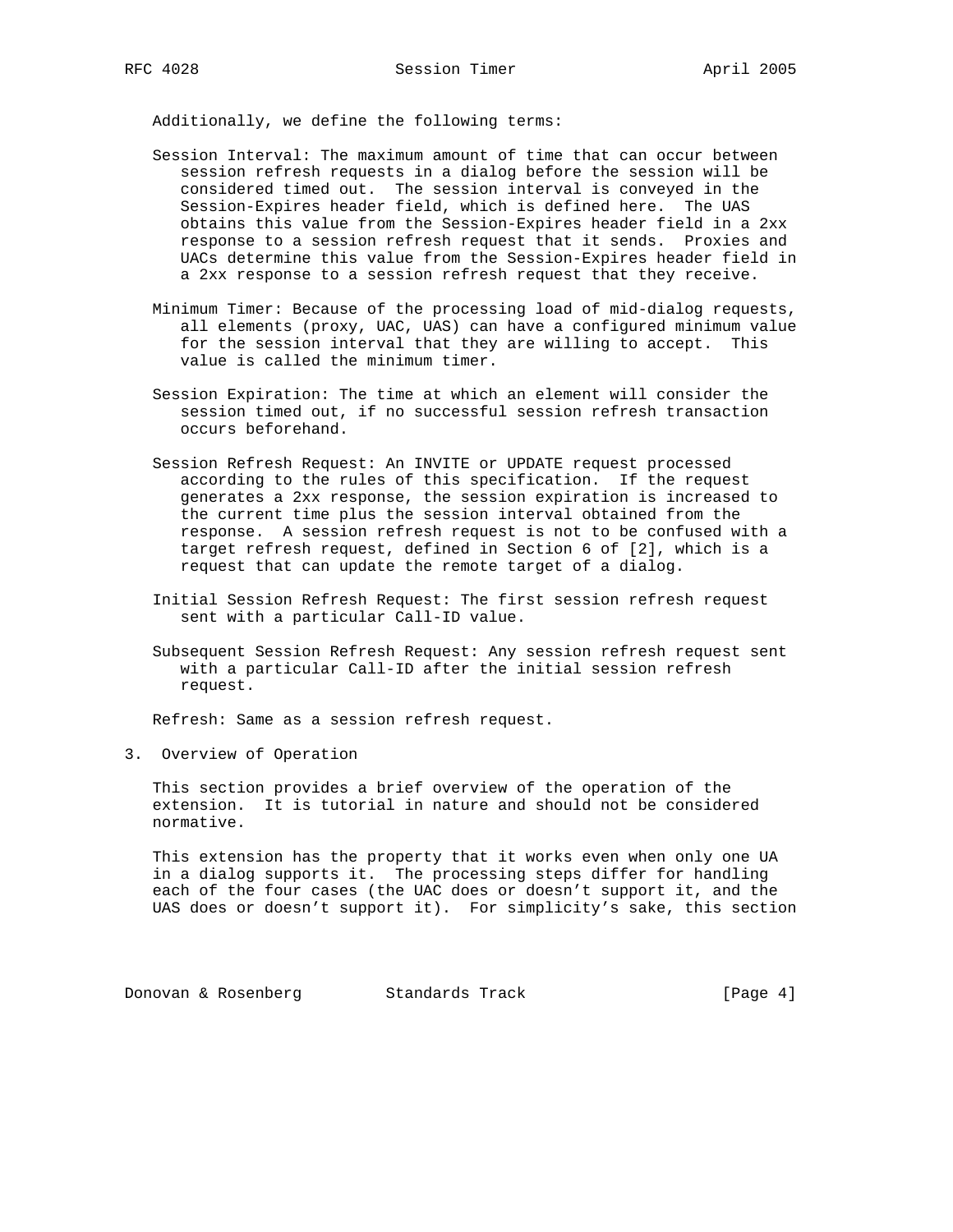will describe basic operation in the case where both sides support the extension.

 A UAC starts by sending an INVITE. This includes a Supported header field with the option tag 'timer', indicating support for this extension.

 This request passes through proxies, any one of which may have an interest in establishing a session timer. Each proxy can insert a Session-Expires header field and a Min-SE header field into the request (if none is already there) or alter the value of existing Session-Expires and Min-SE header fields as described below.

 The Min-SE header field establishes the lower bound for the session refresh interval; i.e., the fastest rate any proxy servicing this request will be allowed to require. The purpose of this header field is to prevent hostile proxies from setting arbitrarily short refresh intervals so that their neighbors are overloaded. Each proxy processing the request can raise this lower bound (increase the period between refreshes) but is not allowed to lower it.

 The Session-Expires header field establishes the upper bound for the session refresh interval; i.e., the time period after processing a request for which any session-stateful proxy must retain its state for this session. Any proxy servicing this request can lower this value, but it is not allowed to decrease it below the value specified in the Min-SE header field.

 If the Session-Expires interval is too low for a proxy (i.e., lower than the value of Min-SE that the proxy would wish to assert), the proxy rejects the request with a 422 response. That response contains a Min-SE header field identifying the minimum session interval it is willing to support. The UAC will try again, this time including the Min-SE header field in the request. The header field contains the largest Min-SE header field it observed in all 422 responses previously received. This way, the minimum timer meets the constraints of all proxies along the path.

 After several INVITE/422 iterations, the request eventually arrives at the UAS. The UAS can adjust the value of the session interval as if it were a proxy; when done, it places the final session interval into the Session-Expires header field in a 2xx response. The Session-Expires header field also contains a 'refresher' parameter, which indicates who is doing the refreshing -- the UA that is currently the UAC, or the UA that is currently the UAS. As the 2xx response travels back through the proxy chain, each proxy can observe the final session interval but can't change it.

Donovan & Rosenberg Standards Track (Page 5)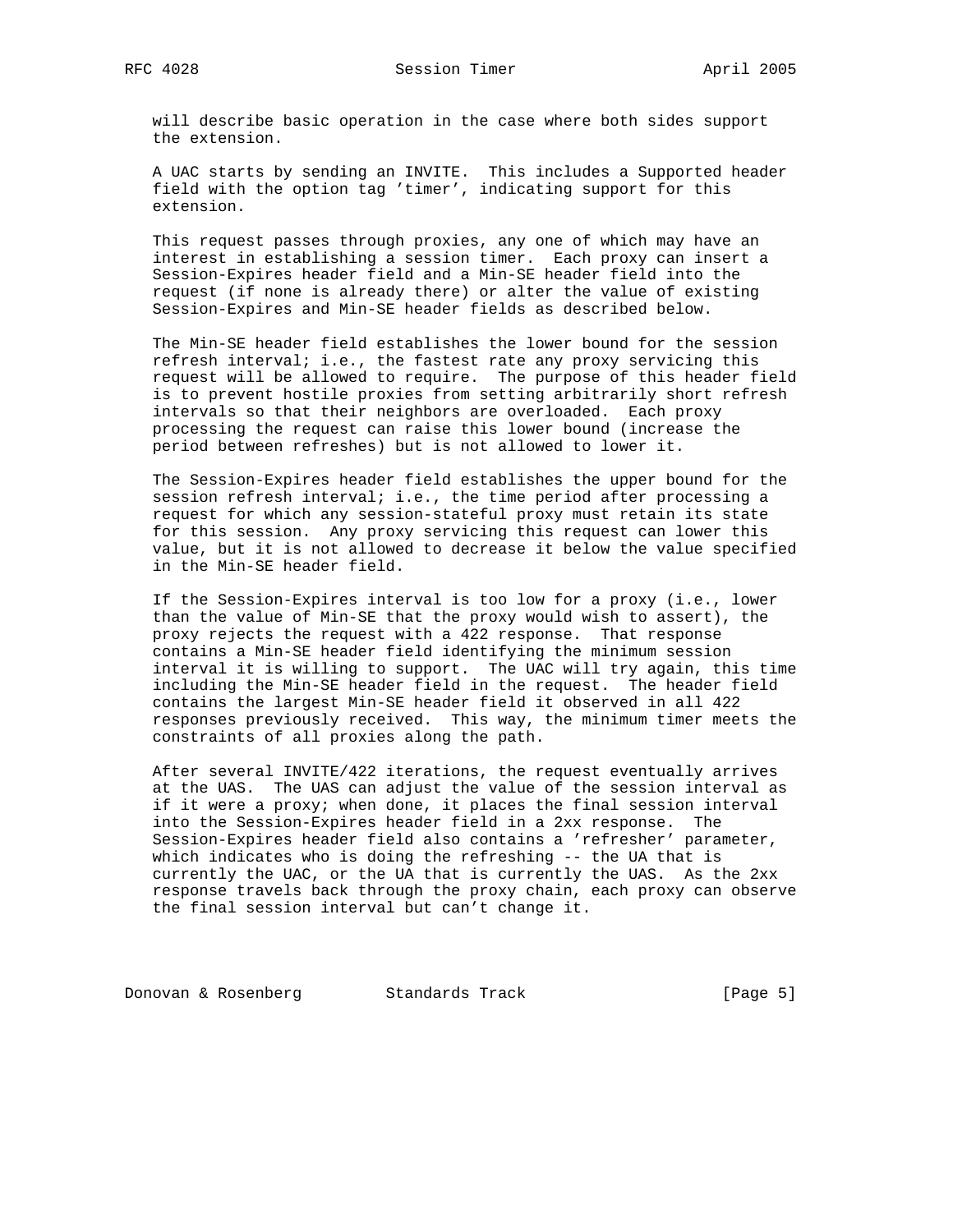From the Session-Expires header field in the response, both UAs know that a session timer is active, when it will expire, and who is refreshing. At some point before the expiration, the currently active refresher generates a session refresh request, which is a re-INVITE or UPDATE [3] request. If the refresher never gets a response to that session refresh request, it sends a BYE to terminate the session. Similarly, if the other side never gets the session refresh request before the session expires, it sends a BYE.

 The refresh requests sent once the session is established are processed identically to the initial requests, as described above. This means that a successful session refresh request will extend the session, as desired.

 The extension introduces additional complications beyond this basic flow to support cases where only one of the UAs supports it. One such complication is that a proxy may need to insert the Session-Expires header field into the response, in the event that the UAS doesn't support the extension. The negotiation of the role of refresher is also affected by this capability; it takes into consideration which participants support the extension.

 Note that the session timer refreshes the session, not the dialog used to establish the session. Of course, the two are related. If the session expires, a BYE is sent, which terminates the session and, generally, the dialog.

### 4. Session-Expires Header Field Definition

 The Session-Expires header field conveys the session interval for a SIP session. It is placed only in INVITE or UPDATE requests, as well as in any 2xx response to an INVITE or UPDATE. Like the SIP Expires header field, it contains a delta-time.

 The absolute minimum for the Session-Expires header field is 90 seconds. This value represents a bit more than twice the duration that a SIP transaction can take in the event of a timeout. This allows sufficient time for a UA to attempt a refresh at the halfpoint of the session interval, and for that transaction to complete normally before the session expires. However, 1800 seconds (30 minutes) is RECOMMENDED as the value for the Session-Expires header field. In other words, SIP entities MUST be prepared to handle Session-Expires header field values of any duration greater than 90 seconds, but entities that insert the Session-Expires header field SHOULD NOT choose values of less than 30 minutes.

Donovan & Rosenberg Standards Track [Page 6]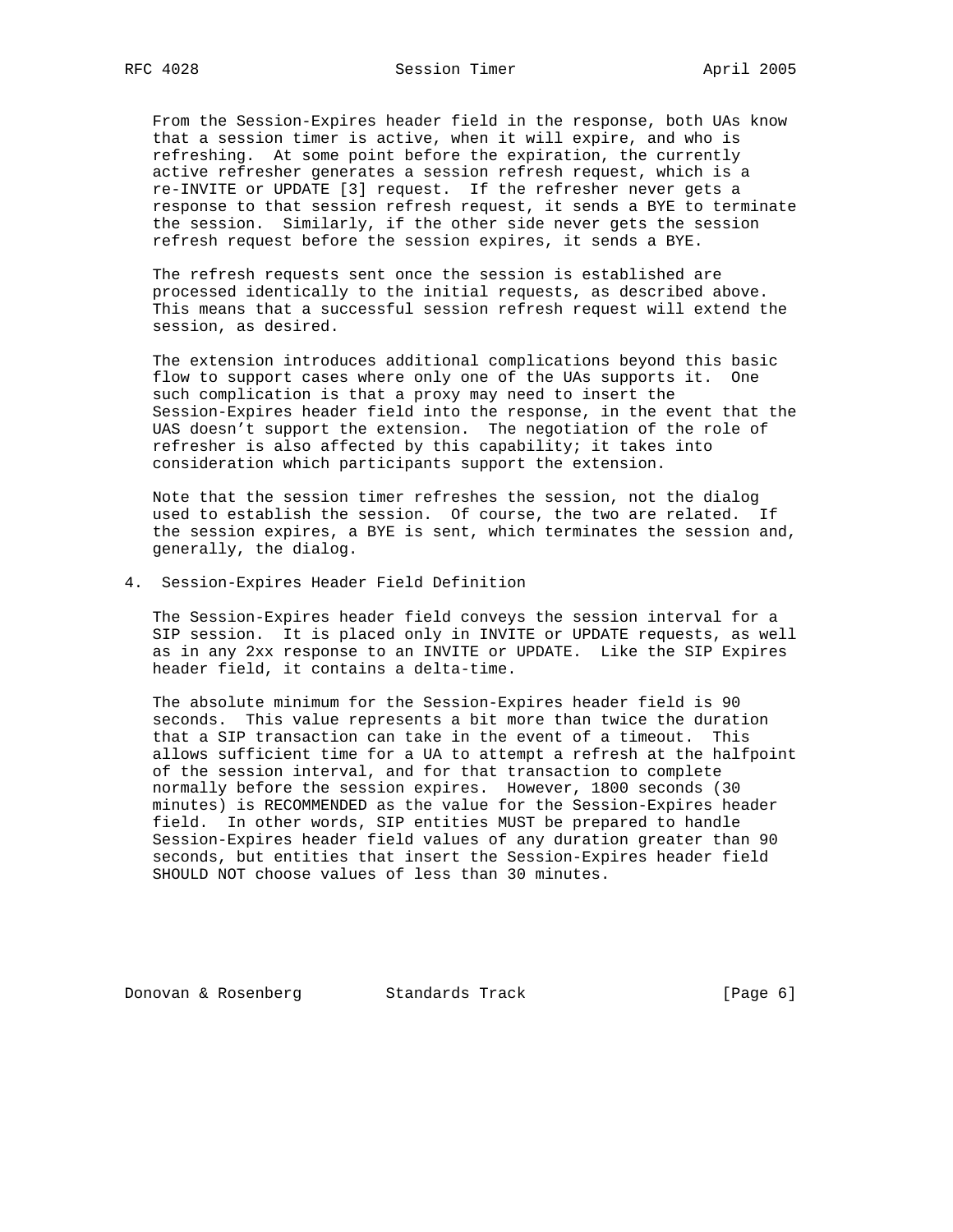Small session intervals can be destructive to the network. They cause excessive messaging traffic that affects both user agents and proxy servers. They increase the possibility of 'glare' that can occur when both user agents send a re-INVITE or UPDATE at the same time. Since the primary purpose of the session timer is to provide a means to time out state in SIP elements, very small values won't generally be needed. 30 minutes was chosen because 95% of phone calls are shorter than this duration. However, the 30 minute minimum is listed as a SHOULD, and not as a MUST, since the exact value for this number is dependent on many network factors, including network bandwidths and latencies, computing power, memory availability, network topology, and, of course, the application scenario. After all, SIP can set up any kind of session, not just a phone call. At the time of publication of this document, 30 minutes seems appropriate. Advances in technologies may result in the number being excessively large five years in the future.

 The default value of the Session-Expires header field is undefined. This means that the absence of the Session-Expires header field implies no expiration of the session, using the mechanism defined in this specification. Note that other mechanisms not defined in this specification, such as locally configured timers, may apply.

The syntax of the Session-Expires header field is as follows:

 Session-Expires = ("Session-Expires" / "x") HCOLON delta-seconds \*(SEMI se-params) se-params = refresher-param / generic-param refresher-param = "refresher" EQUAL ("uas" / "uac")

 Note that a compact form, the letter x, has been reserved for Session-Expires. The BNF for delta-seconds and generic-param is defined in Section 25 of RFC 3261 [2].

 Table 1 is an extension of Tables 2 and 3 in [2] for the Session-Expires and Min-SE header fields. The column 'PRA' is for the PRACK method [7], 'UPD' is for the UPDATE method [3], 'SUB' is for the SUBSCRIBE method [8], and 'NOT' is for the NOTIFY method [8].

Donovan & Rosenberg Standards Track [Page 7]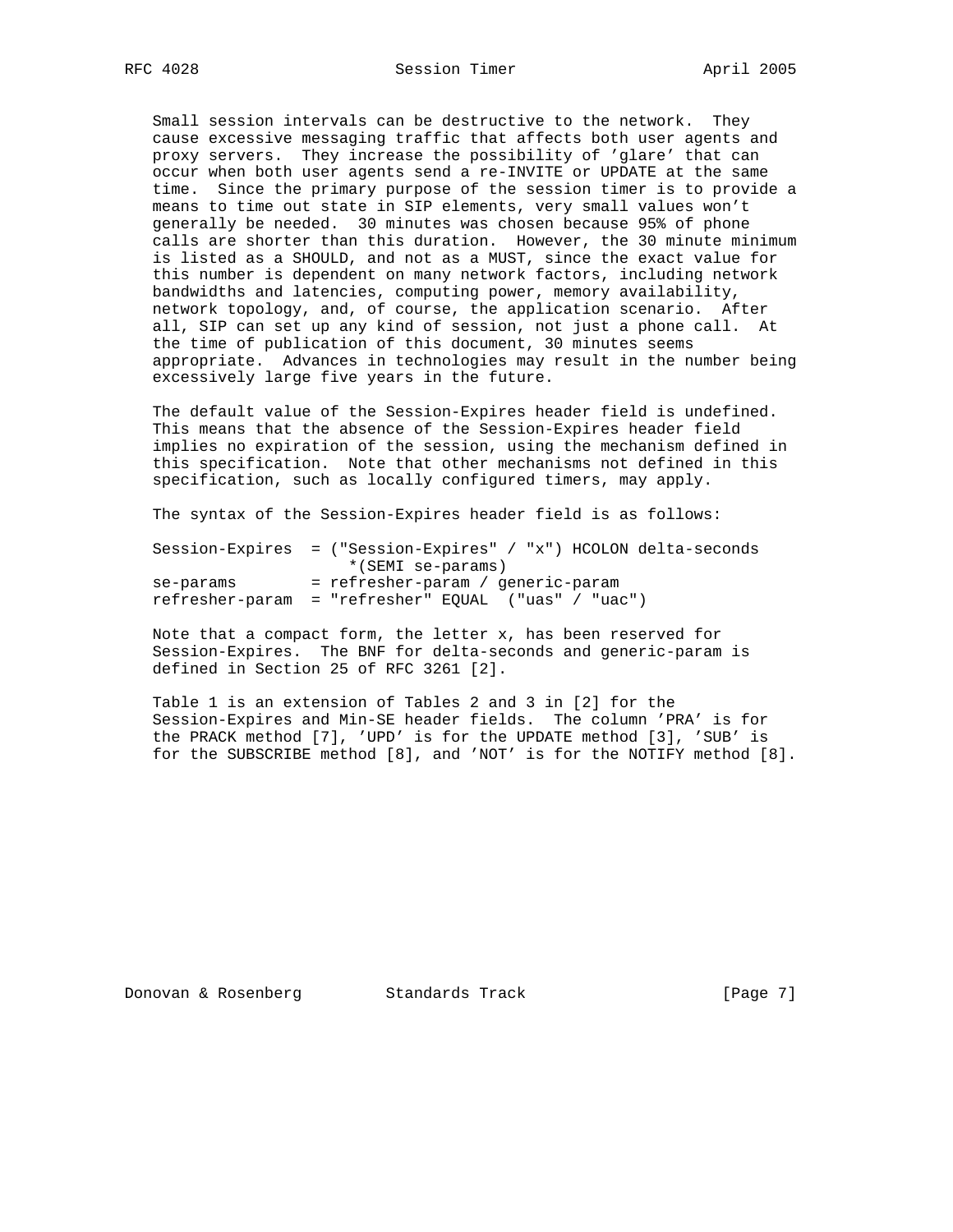| Header          |              | where   proxy   ACK   BYE   CAN   INV   OPT   REG   PRA   UPD   SUB   NOT |  |          |  |   |  |
|-----------------|--------------|---------------------------------------------------------------------------|--|----------|--|---|--|
| Session-Expires | R            | amr                                                                       |  | O        |  |   |  |
| Session-Expires | 2xx          | ar                                                                        |  | $\circ$  |  |   |  |
| Min-SE          | $\mathbb{R}$ | amr                                                                       |  | $\Omega$ |  |   |  |
| Min-SE          | 422          |                                                                           |  | m        |  | m |  |

Table 1: Session-Expires and Min-SE Header Fields

#### 5. Min-SE Header Field Definition

 The Min-SE header field indicates the minimum value for the session interval, in units of delta-seconds. When used in an INVITE or UPDATE request, it indicates the smallest value of the session interval that can be used for that session. When present in a request or response, its value MUST NOT be less than 90 seconds.

 When the header field is not present, its default value for is 90 seconds.

 The Min-SE header field MUST NOT be used in responses except for those with a 422 response code. It indicates the minimum value of the session interval that the server is willing to accept.

The syntax of the Min-SE header field is as follows:

Min-SE = "Min-SE" HCOLON delta-seconds \*(SEMI generic-param)

6. 422 Response Code Definition

 This extension introduces the 422 (Session Interval Too Small) response code. It is generated by a UAS or proxy when a request contains a Session-Expires header field with a duration below the minimum timer for the server. The 422 response MUST contain a Min-SE header field with the minimum timer for that server.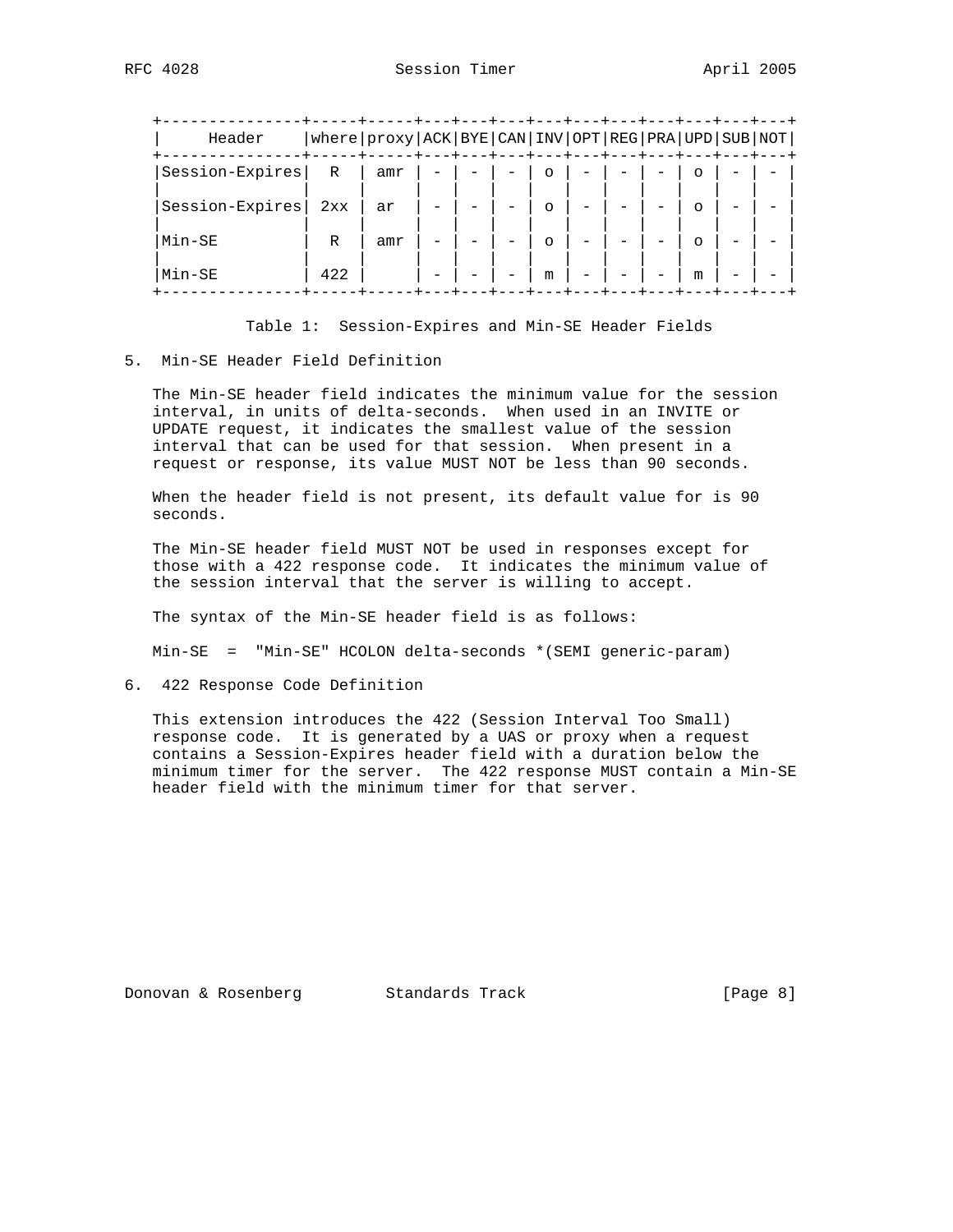# 7. UAC Behavior

7.1. Generating an Initial Session Refresh Request

 A UAC that supports the session timer extension defined here MUST include a Supported header field in each request (except ACK), listing the option tag 'timer' [2]. It MUST do so even if the UAC is not requesting usage of the session timer for this session.

 The UAC MAY include a Require header field in the request with the value 'timer' to indicate that the UAS must support the session timer to participate in the session. This does not mean that the UAC is requiring the UAS to perform the refreshes, only that it is requiring the UAS to support the extension. In addition, the UAC MAY include a Proxy-Require header field in the request with the value 'timer' to indicate that proxies must support the session timer in order to correctly process the request. However, usage of either Require or Proxy-Require by the UAC is NOT RECOMMENDED. They are not needed, since the extension works even when only the UAC supports the extension. The Supported header field containing 'timer' MUST still be included, even if the Require or Proxy-Require header fields are present containing 'timer'.

 A UAC MAY include the Min-SE header field in the initial INVITE request.

 A UAC MAY include a Session-Expires header field in an initial session refresh request if it wants a session timer applied to the session. The value of this header field indicates the session interval desired by the UAC. If a Min-SE header is included in the initial session refresh request, the value of the Session-Expires MUST be greater than or equal to the value in Min-SE.

 The UAC MAY include the refresher parameter with value 'uac' if it wants to perform the refreshes. However, it is RECOMMENDED that the parameter be omitted so that it can be selected by the negotiation mechanisms described below.

### 7.2. Processing a 2xx Response

 The session timer requires a UA to create and maintain state. This state includes the session interval, the session expiration, and the identity of the refresher. This state is associated with the dialog on which the session has been negotiated.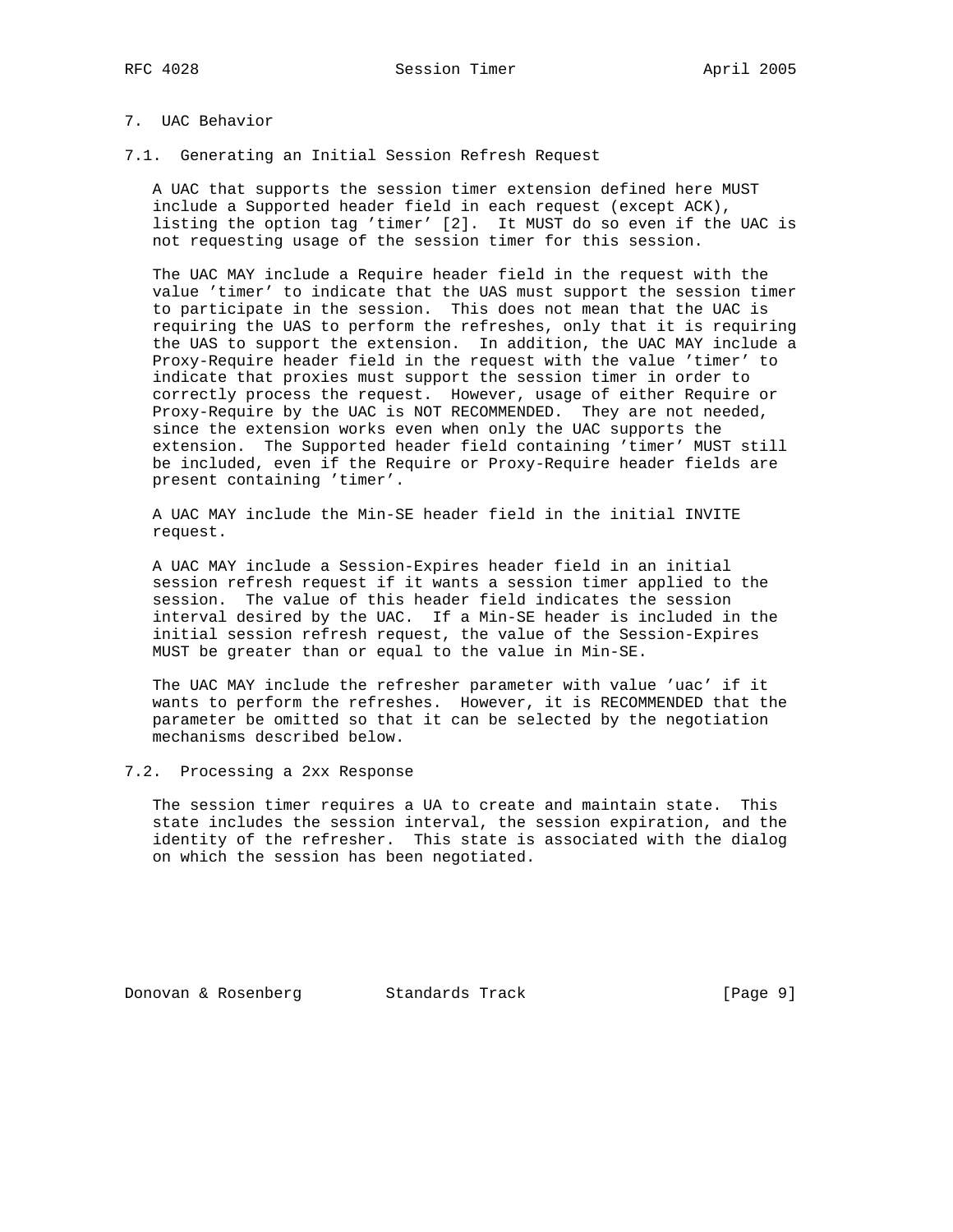When a 2xx response to a session refresh request arrives, it may or may not contain a Require header field with the value 'timer'. If it does, the UAC MUST look for the Session-Expires header field to process the response.

 If there was a Require header field in the response with the value 'timer', the Session-Expires header field will always be present. UACs MUST be prepared to receive a Session-Expires header field in a response, even if none were present in the request. The 'refresher' parameter will be present in the Session-Expires header field, indicating who will perform the refreshes. The UAC MUST set the identity of the refresher to the value of this parameter. If the parameter contains the value 'uac', the UAC will perform them. It is possible that the UAC requested the session timer (and thus included a Session-Expires header field in the request) and that there was no Require or Session-Expires header field in the 2xx response. This will happen when the UAS doesn't support the session timer extension and only the UAC has asked for a session timer (no proxies have requested it). In this case, if the UAC still wishes to use the session timer (which is purely for its benefit alone), it has to perform them. To do this, the UAC follows the procedures defined in this specification as if the Session-Expires header field were in the 2xx response, and its value was the same as that in the request, but with a refresher parameter of 'uac'.

 If the 2xx response did not contain a Session-Expires header field, there is no session expiration. In this case, no refreshes need to be sent. A 2xx without a Session-Expires can come for both initial and subsequent session refresh requests. This means that the session timer can be 'turned-off' in mid dialog by receiving a response without a Session-Expires header field.

 The UAC remembers the session interval for a session as the value of the delta-time from the Session-Expires header field in the most recent 2xx response to a session refresh request on a dialog. It is explicitly allowed for there to be differing session intervals (or none at all) on differing dialogs established as a result of a single INVITE. The UAC also remembers whether it or its peer is the refresher on for the session.

 If the UAC must perform the refreshes, it computes the session expiration for that session. The session expiration is the time of reception of the last 2xx response to a session refresh request on that dialog plus the session interval for that session. If the UA seeks to continue with the session beyond the session expiration, it MUST generate a refresh before the session expiration. It is

Donovan & Rosenberg Standards Track [Page 10]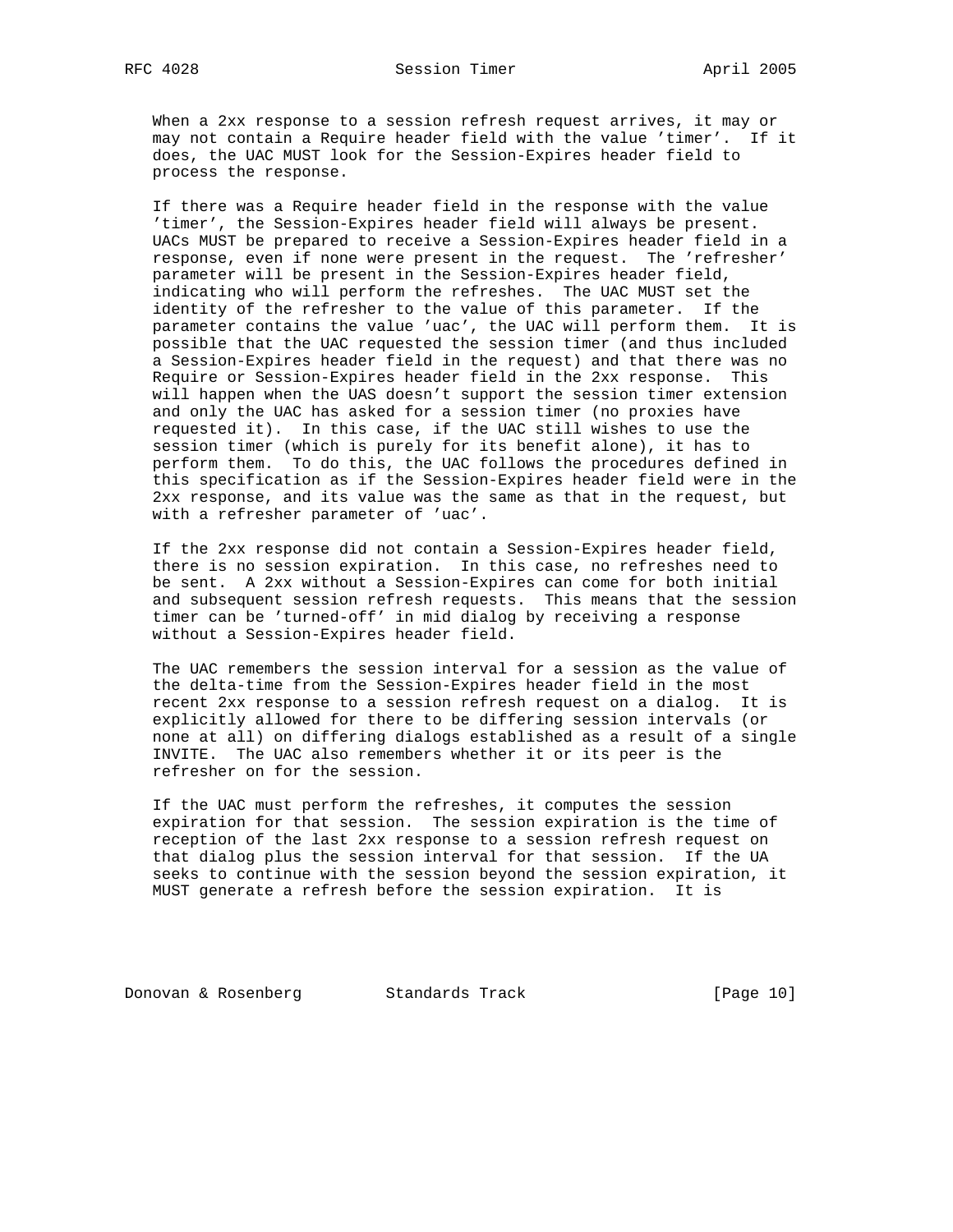RECOMMENDED that this refresh be sent once half the session interval has elapsed. Additional procedures for this refresh are described in Section 10.

 Similarly, a re-INVITE or UPDATE request sent within a dialog for purposes other than session refreshes will also have the effect of refreshing the session, and its processing will follow the procedures defined in this specification.

7.3. Processing a 422 Response

 If the response to a session refresh request is a 422 (Session Interval Too Small) response message, then the UAC MAY retry the request. The procedures for retrying are described in Section 7.4. This new request constitutes a new transaction and SHOULD have the same value as the Call-ID, To, and From of the previous request, but the CSeq should contain a new sequence number that is one higher than the previous.

7.4. Generating Subsequent Session Refresh Requests

 The values of Supported, Require, and Proxy-Require used in the initial Session refresh request MUST be used.

 The UAC MUST insert the Min-SE header field into a session refresh request for a particular dialog if it has ever received a 422 response to a previous session refresh request on the same dialog, or if it has received a session refresh request on that dialog that contained a Min-SE header field. Similarly, if no dialog has been established yet, a UAC MUST insert the Min-SE header field into an INVITE request if it has ever received a 422 response to a previous INVITE request with the same Call-ID.

 The value of the Min-SE header field present in a session refresh request MUST be the largest value among all Min-SE header field values returned in all 422 responses or received in session refresh requests, on the same dialog, if a dialog has been established. If no dialog has been established, the Min-SE header field value is set to the largest value among all Min-SE header field values returned in all 422 responses for an INVITE request with the same Call-ID. A result of this rule is that the maximum value of the Min-SE is effectively 'cleared' once the dialog is established, and from that point on, only the values from proxies known to be on the proxy path will end up being used.

 The UAC may have its own opinions about the minimum session interval. In that case, if the value above is too small, the UAC MAY increase it.

Donovan & Rosenberg Standards Track [Page 11]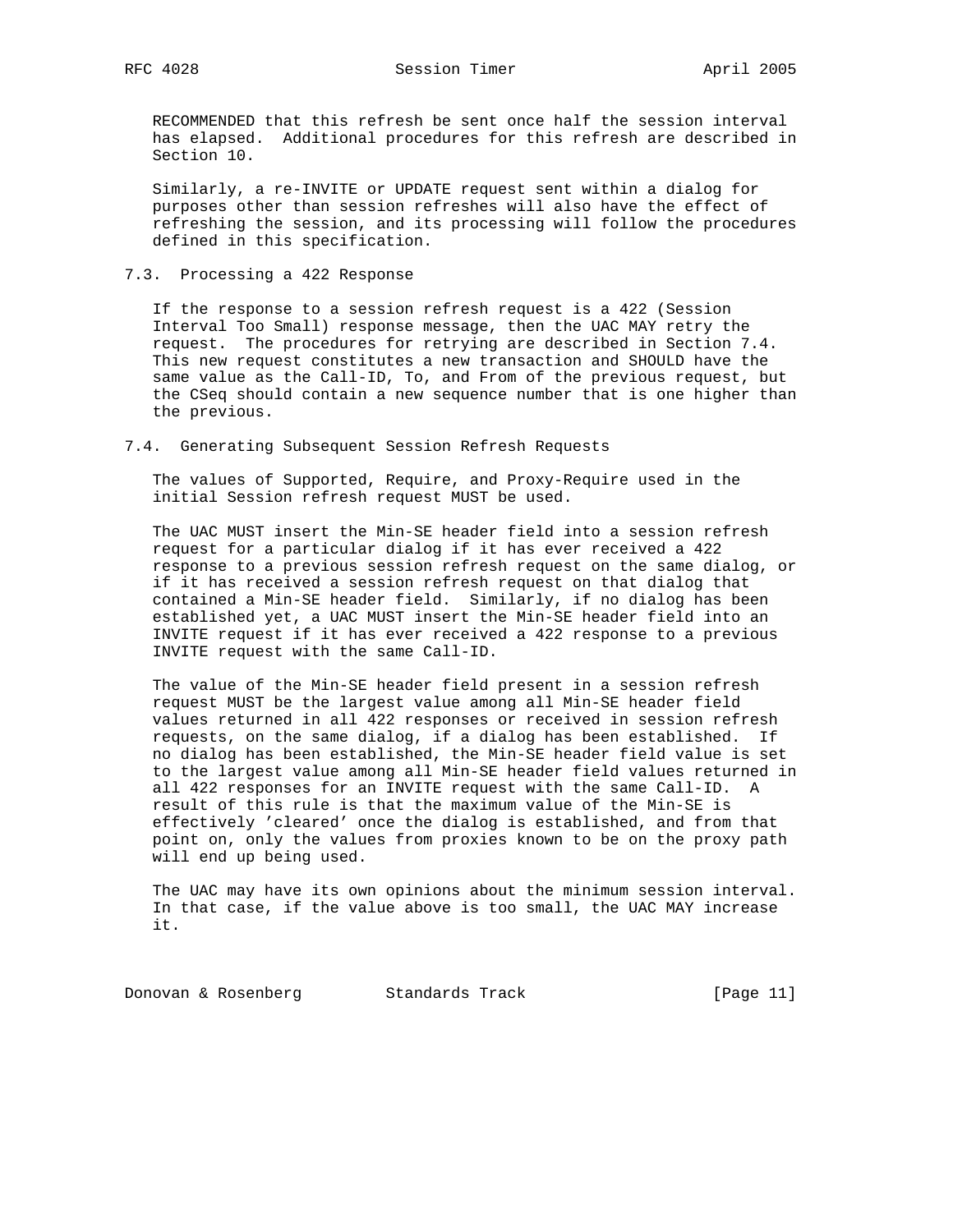In a session refresh request sent within a dialog with an active session timer, the Session-Expires header field SHOULD be present. When present, it SHOULD be equal to the maximum of the Min-SE header field (recall that its default value when not present is 90 seconds) and the current session interval. Inclusion of the Session-Expires header field with this value avoids certain denial-of-service attacks, as documented in Section 11. As such, a UA should only ignore the SHOULD in unusual and singular cases where it is desirable to change the session interval mid-dialog.

 If the session refresh request is not the initial one, it is RECOMMENDED that the refresher parameter be set to 'uac' if the element sending the request is currently performing refreshes, and to 'uas' if its peer is performing the refreshes. This way, the role of refresher does not change on each refresh. However, if it wishes to explicitly change the roles, it MAY use a value of 'uas' if it knows that the other side supports the session timer. It could know this by having received a request from its peer with a Supported header field containing the value 'timer'. If it seeks to reselect the roles, it MAY omit the parameter.

 A re-INVITE generated to refresh the session is a normal re-INVITE, and an UPDATE generated to refresh a session is a normal UPDATE. If a UAC knows that its peer supports the UPDATE method, it is RECOMMENDED that UPDATE be used instead of a re-INVITE. A UA can make this determination if it has seen an Allow header field from its peer with the value 'UPDATE', or through a mid-dialog OPTIONS request. It is RECOMMENDED that the UPDATE request not contain an offer [4], but a re-INVITE SHOULD contain one, even if the details of the session have not changed. In that case, the offer MUST indicate that it has not changed. In the case of SDP, this is accomplished by including the same value for the origin field as did previous SDP messages to its peer. The same is true for an answer exchanged as a result of a session refresh request; if it has not changed, that MUST be indicated.

8. Proxy Behavior

 Session timers are mostly of interest to call stateful proxy servers (that is, to servers that maintain the state of calls and dialogs established through them). However, a stateful proxy server (that is, a server which is aware of transaction state but does not retain call or dialog state) MAY also follow the rules described here. Stateless proxies MUST NOT attempt to request session timers. Proxies that ask for session timers SHOULD record-route, as they won't receive refreshes if they don't.

Donovan & Rosenberg Standards Track [Page 12]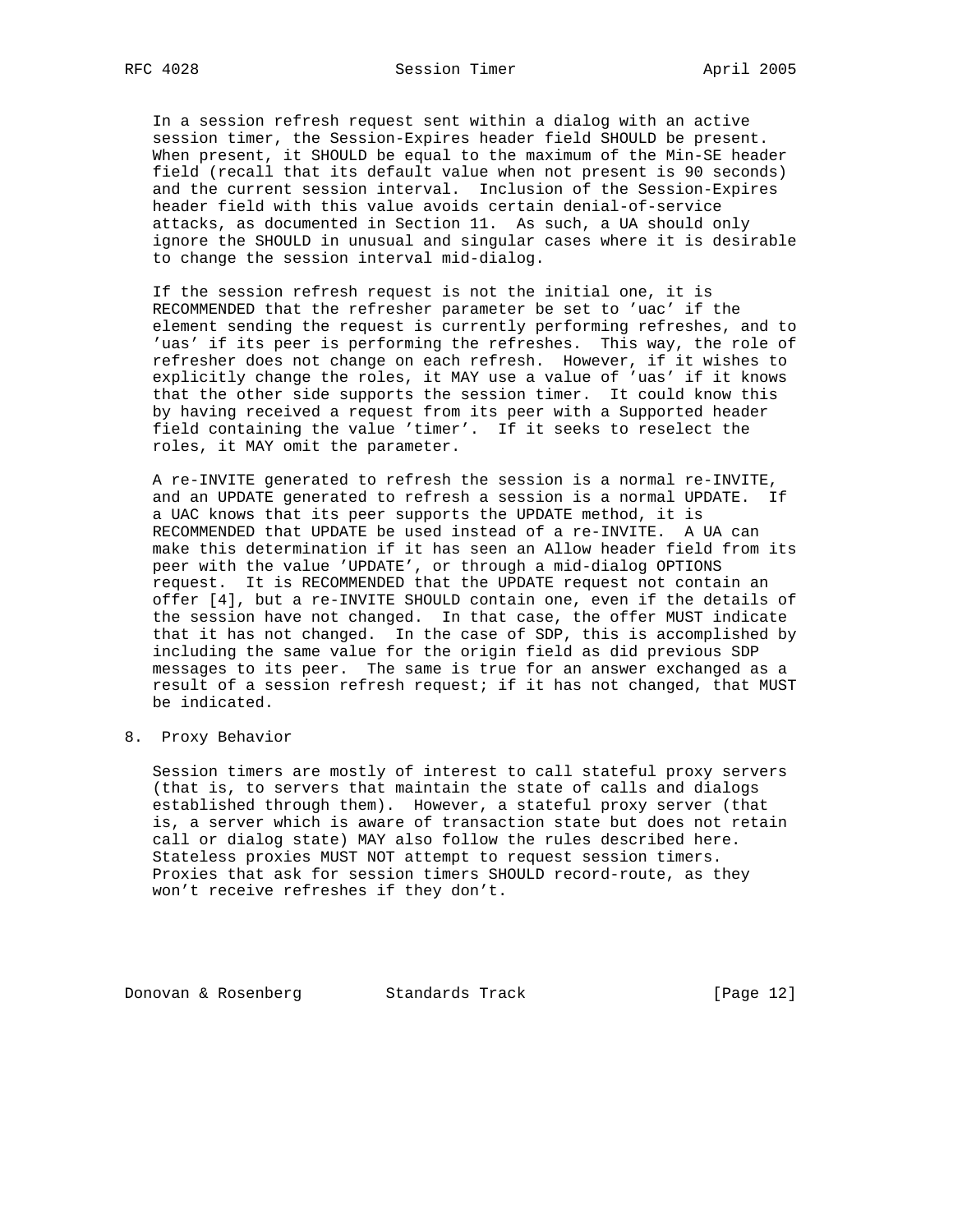The proxy processing rules require the proxy to remember information between the request and response, ruling out stateless proxies.

## 8.1. Processing of Requests

Processing of requests is identical for all session refresh requests.

 To request a session timer for a session, a proxy makes sure that a Session-Expires header field is present in a session refresh request for that session. A proxy MAY insert a Session-Expires header field in the request before forwarding it if none was present in the request. This Session-Expires header field may contain any desired expiration time the proxy would like, but not with a duration lower than the value in the Min-SE header field in the request, if it is present. The proxy MUST NOT include a refresher parameter in the header field value.

 If the request already had a Session-Expires header field, the proxy MAY reduce its value but MUST NOT set it to a duration lower than the value in the Min-SE header field in the request, if it is present. If the value of the Session-Expires header field is greater than or equal to the value in the Min-SE header field (recall that the default is 90 seconds when the Min-SE header field is not present), the proxy MUST NOT increase the value of the Session-Expires header field. If the value of the Session-Expires header field is lower than the value of the Min-SE header field (possibly because the proxy increased the value of the Min-SE header field, as described below), the proxy MUST increase the value of the Session-Expires header field to make it equal to Min-SE header field value. The proxy MUST NOT insert or modify the value of the 'refresher' parameter in the Session-Expires header field.

 If the request contains a Supported header field with a value 'timer', the proxy MAY reject the INVITE request with a 422 (Session Interval Too Small) response if the session interval in the Session-Expires header field is smaller than the minimum interval defined by the proxy's local policy. When sending the 422 response, the proxy MUST include a Min-SE header field with the value of its minimum interval. That minimum MUST NOT be lower than 90 seconds.

 If the request doesn't indicate support for the session timer but contains a session interval that is too small, the proxy cannot usefully reject the request, as this would result in a call failure. Rather, the proxy SHOULD insert a Min-SE header field containing its minimum interval. If a Min-SE header field is already present, the proxy SHOULD increase (but MUST NOT decrease) the value to its minimum interval. The proxy MUST then increase the Session-Expires

Donovan & Rosenberg Standards Track [Page 13]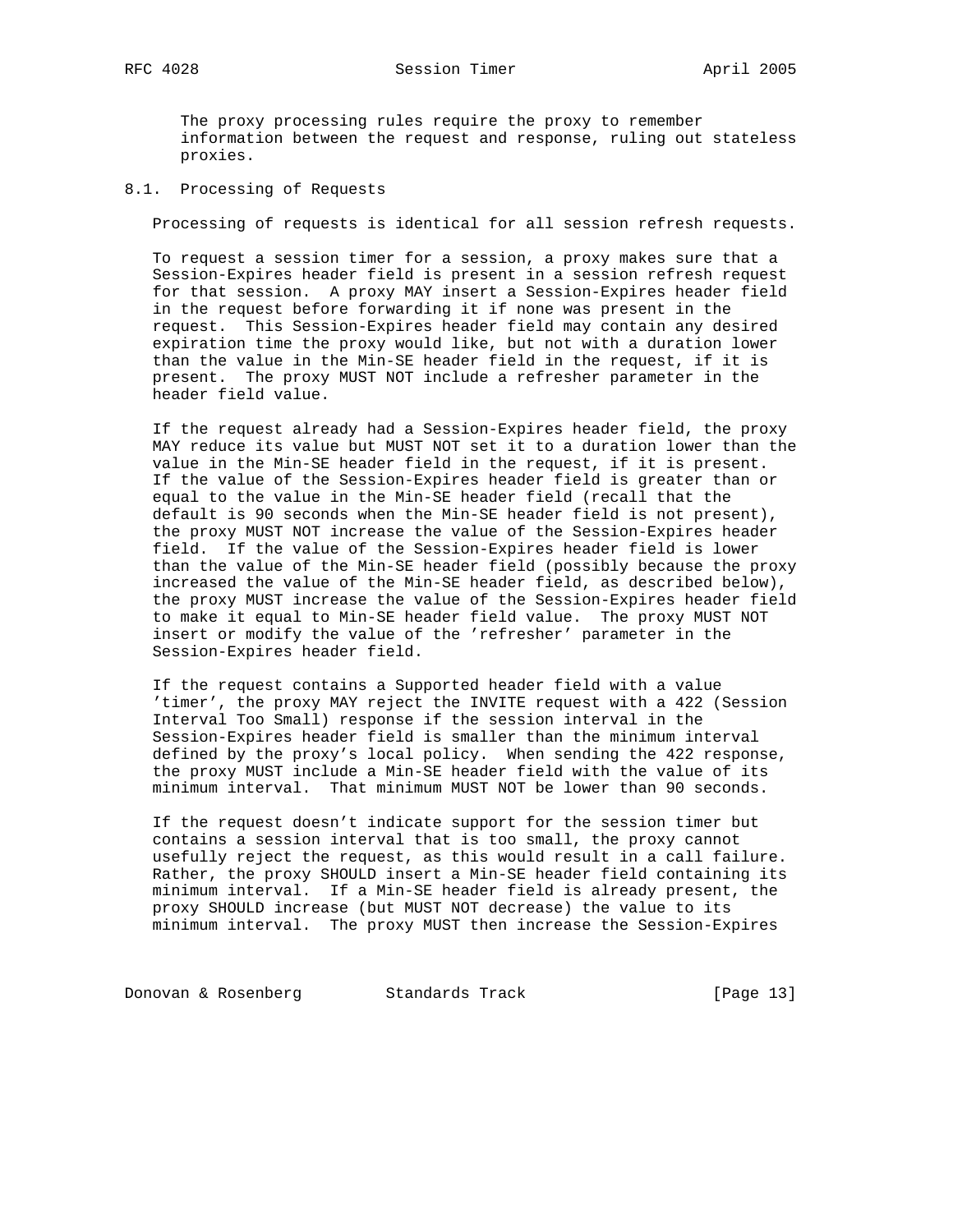header field value to be equal to the value in the Min-SE header field, as described above. A proxy MUST NOT insert a Min-SE header field or modify the value of an existing header field in a proxied request if that request contains a Supported header field with the value 'timer'. This is needed to protect against certain denial of service attacks, described in Section 11.

 Assuming that the proxy has requested a session timer (and thus has possibly inserted the Session-Expires header field or reduced it), the proxy MUST remember that it is using a session timer, and also remember the value of the Session-Expires header field from the proxied request. This MUST be remembered for the duration of the transaction.

 The proxy MUST remember, for the duration of the transaction, whether the request contained the Supported header field with the value 'timer'. If the request did not contain a Supported header field with the value 'timer', the proxy MAY insert a Require header field with the value 'timer' into the request. However, this is NOT RECOMMENDED. This allows the proxy to insist on a session timer for the session. This header field is not needed if a Supported header field was in the request; in this case, the proxy would already be sure the session timer can be used for the session.

8.2. Processing of Responses

 When the final response to the request arrives, it is examined by the proxy.

 If the response does not contain a Session-Expires header field but the proxy remembers that it requested a session timer in the request (by inserting, modifying, or examining and accepting the Session-Expires header field in the proxied request), this means that the UAS did not support the session timer. If the proxy remembers that the UAC did not support the session timer either, the proxy forwards the response upstream normally. There is no session expiration for this session. If, however, the proxy remembers that the UAC did support the session timer, additional processing is needed.

 Because there is no Session-Expires or Require header field in the response, the proxy knows that it is the first session-timer-aware proxy to receive the response. This proxy MUST insert a Session-Expires header field into the response with the value it remembered from the forwarded request. It MUST set the value of the 'refresher' parameter to 'uac'. The proxy MUST add the 'timer'

Donovan & Rosenberg Standards Track [Page 14]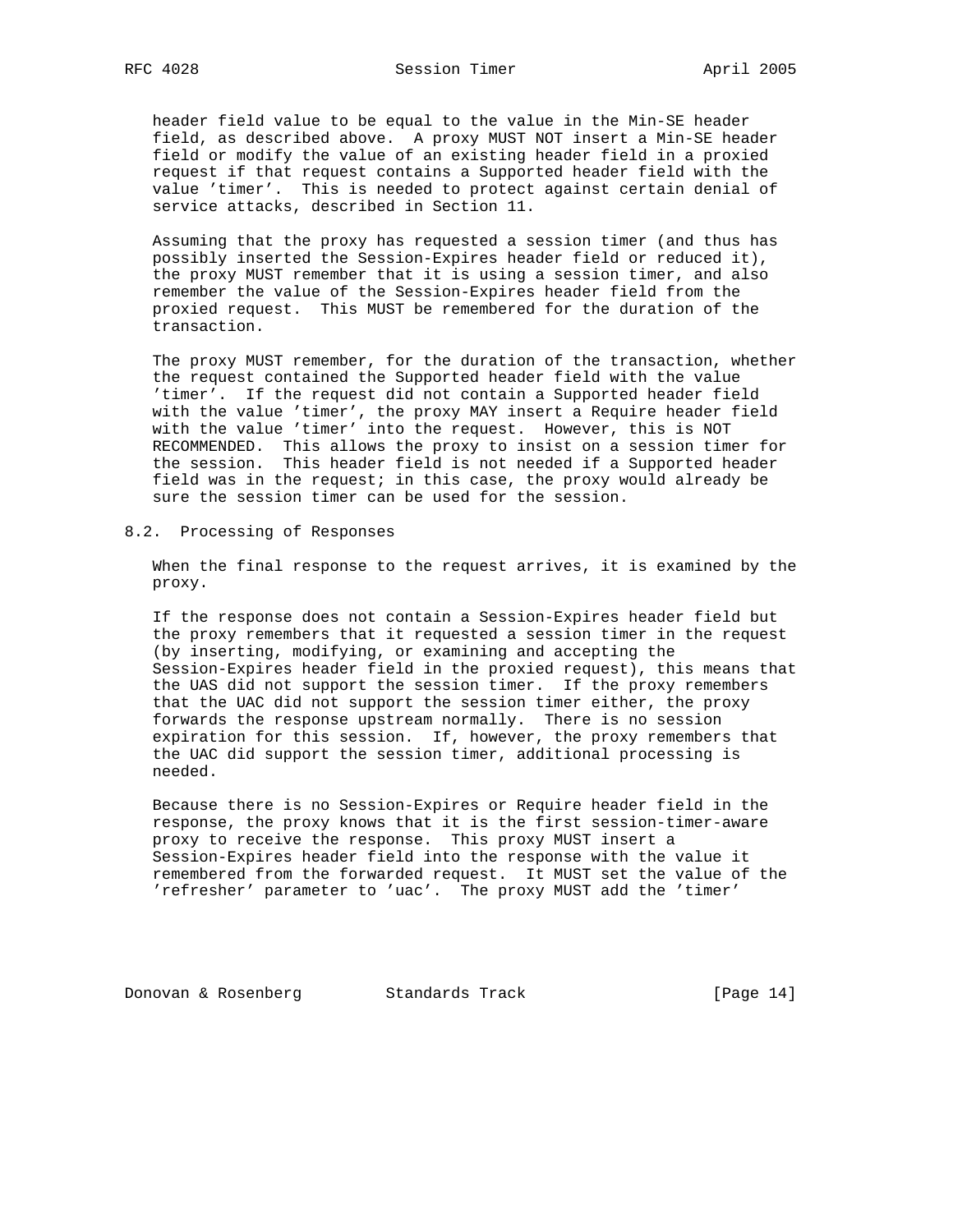option tag to any Require header field in the response, and if none was present, add the Require header field with that value before forwarding it upstream.

 If the received response contains a Session-Expires header field, no modification of the response is needed.

 In all cases, if the 2xx response forwarded upstream by the proxy contains a Session-Expires header field, its value represents the session interval for the session associated with that response. The proxy computes the session expiration as the time when the 2xx response is forwarded upstream, plus the session interval. This session expiration MUST update any existing session expiration for the session. The refresher parameter in the Session-Expires header field in the 2xx response forwarded upstream will be present, and it indicates which UA is performing the refreshes. There can be multiple 2xx responses to a single INVITE, each representing a different dialog, resulting in multiple session expirations, one for each session associated with each dialog.

 The proxy MUST NOT modify the value of the Session-Expires header field received in the response (assuming one was present) before forwarding it upstream.

8.3. Session Expiration

 When the current time equals or passes the session expiration for a session, the proxy MAY remove associated call state, and MAY free any resources associated with the call. Unlike the UA, it MUST NOT send a BYE.

9. UAS Behavior

 The UAS must respond to a request for a session timer by the UAC or a proxy in the path of the request, or it may request that a session timer be used itself.

 If an incoming request contains a Supported header field with a value 'timer' and a Session Expires header field, the UAS MAY reject the INVITE request with a 422 (Session Interval Too Small) response if the session interval in the Session-Expires header field is smaller than the minimum interval defined by the UAS' local policy. When sending the 422 response, the UAS MUST include a Min-SE header field with the value of its minimum interval. This minimum interval MUST NOT be lower than 90 seconds.

 If the UAS wishes to accept the request, it copies the value of the Session-Expires header field from the request into the 2xx response.

Donovan & Rosenberg Standards Track [Page 15]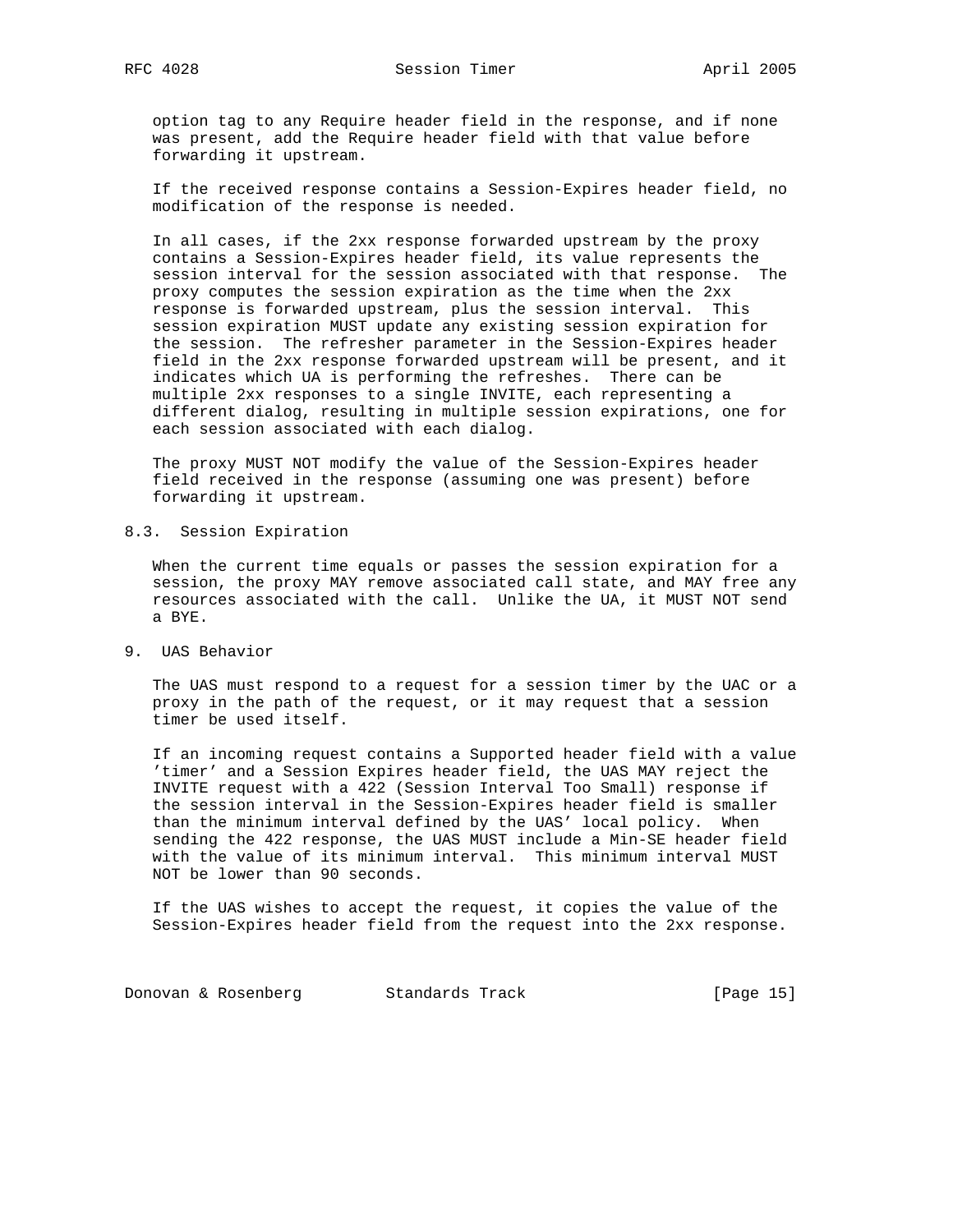The UAS response MAY reduce its value but MUST NOT set it to a duration lower than the value in the Min-SE header field in the request, if it is present; otherwise the UAS MAY reduce its value but MUST NOT set it to a duration lower than 90 seconds. The UAS MUST NOT increase the value of the Session-Expires header field.

 If the incoming request contains a Supported header field with a value 'timer' but does not contain a Session-Expires header, it means that the UAS is indicating support for timers but is not requesting one. The UAS may request a session timer in the 2XX response by including a Session-Expires header field. The value MUST NOT be set to a duration lower than the value in the Min-SE header field in the request, if it is present.

 The UAS MUST set the value of the refresher parameter in the Session-Expires header field in the 2xx response. This value specifies who will perform refreshes for the dialog. The value is based on the value of this parameter in the request, and on whether the UAC supports the session timer extension. The UAC supports the extension if the 'timer' option tag was present in a Supported header field in the request. Table 2 defines how the value in the response is set. A value of 'none' in the 2nd column means that there was no refresher parameter in the request. A value of 'NA' in the third column means that this particular combination shouldn't happen, as it is disallowed by the protocol.

|   | UAC supports? refresher parameter refresher parameter<br>in request | in response |
|---|---------------------------------------------------------------------|-------------|
| Ν | none                                                                | uas         |
| N | uac                                                                 | ΝA          |
| N | uas                                                                 | ΝA          |
| Y | none                                                                | uas or uac  |
| Y | uac                                                                 | uac         |
| v | uas                                                                 | uas         |

### Table 2: UAS Behavior

 The fourth row of Table 2 describes a case where both the UAC and UAS support the session timer extension, and where the UAC did not select who will perform refreshes. This allows the UAS to decide whether it or the UAC will perform the refreshes. However, as the table indicates, the UAS cannot override the UAC's choice of refresher, if it made one.

 If the refresher parameter in the Session-Expires header field in the 2xx response has a value of 'uac', the UAS MUST place a Require header field into the response with the value 'timer'. This is

Donovan & Rosenberg Standards Track [Page 16]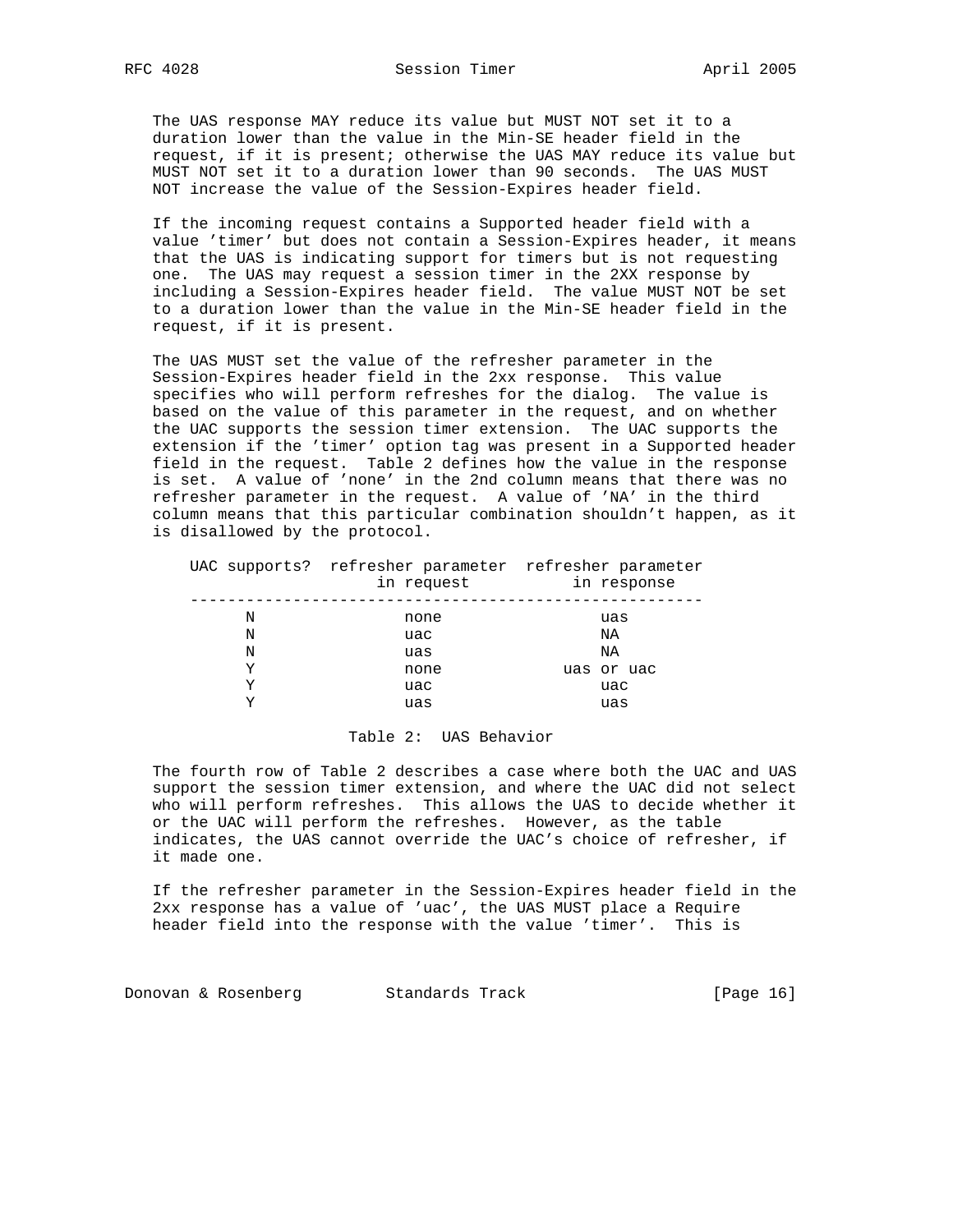because the uac is performing refreshes and the response has to be processed for the UAC to know this. If the refresher parameter in the 2xx response has a value of 'uas' and the Supported header field in the request contained the value 'timer', the UAS SHOULD place a Require header field into the response with the value 'timer'. In this case, the UAC is not refreshing, but it is supposed to send a BYE if it never receives a refresh. Since the call will still succeed without the UAC sending a BYE, insertion of the Require is a SHOULD here, and not a MUST.

 Just like the UAC, the UAS stores state for the session timer. This state includes the session interval, the session expiration, and the identity of the refresher. This state is bound to the dialog used to set up the session. The session interval is set to the value of the delta-time from the Session-Expires header field in the most recent 2xx response to a session refresh request on that dialog. It also remembers whether it or its peer is the refresher on the dialog, based on the value of the refresher parameter from the most recent 2xx response to a session refresh request on that dialog. If the most recent 2xx response had no Session-Expires header field, there is no session expiration, and no refreshes have to be performed.

 If the UAS must refresh the session, it computes the session expiration. The session expiration is the time of transmission of the last 2xx response to a session refresh request on that dialog plus the session interval. If UA wishes to continue with the session beyond the session expiration, it MUST generate a refresh before the session expiration. It is RECOMMENDED that this refresh be sent once half the session interval has elapsed. Additional procedures for this refresh are described in Section 10.

### 10. Performing Refreshes

 The side generating a refresh does so according to the UAC procedures defined in Section 7. Note that only a 2xx response to a session refresh request extends the session expiration. This means that a UA could attempt a refresh and receive a 422 response with a Min-SE header field that contains a value much larger than the current session interval. The UA will still have to send a session refresh request before the session expiration (which has not changed), even though this request will contain a value of the Session-Expires that is much larger than the current session interval.

 If the session refresh request transaction times out or generates a 408 or 481 response, then the UAC sends a BYE request as per Section 12.2.1.2 of RFC 3261 [2]. If the session refresh request does not generate a 2xx response (and, as a result, the session is not refreshed), and a response other than 408 or 481 is received, the UAC

Donovan & Rosenberg Standards Track [Page 17]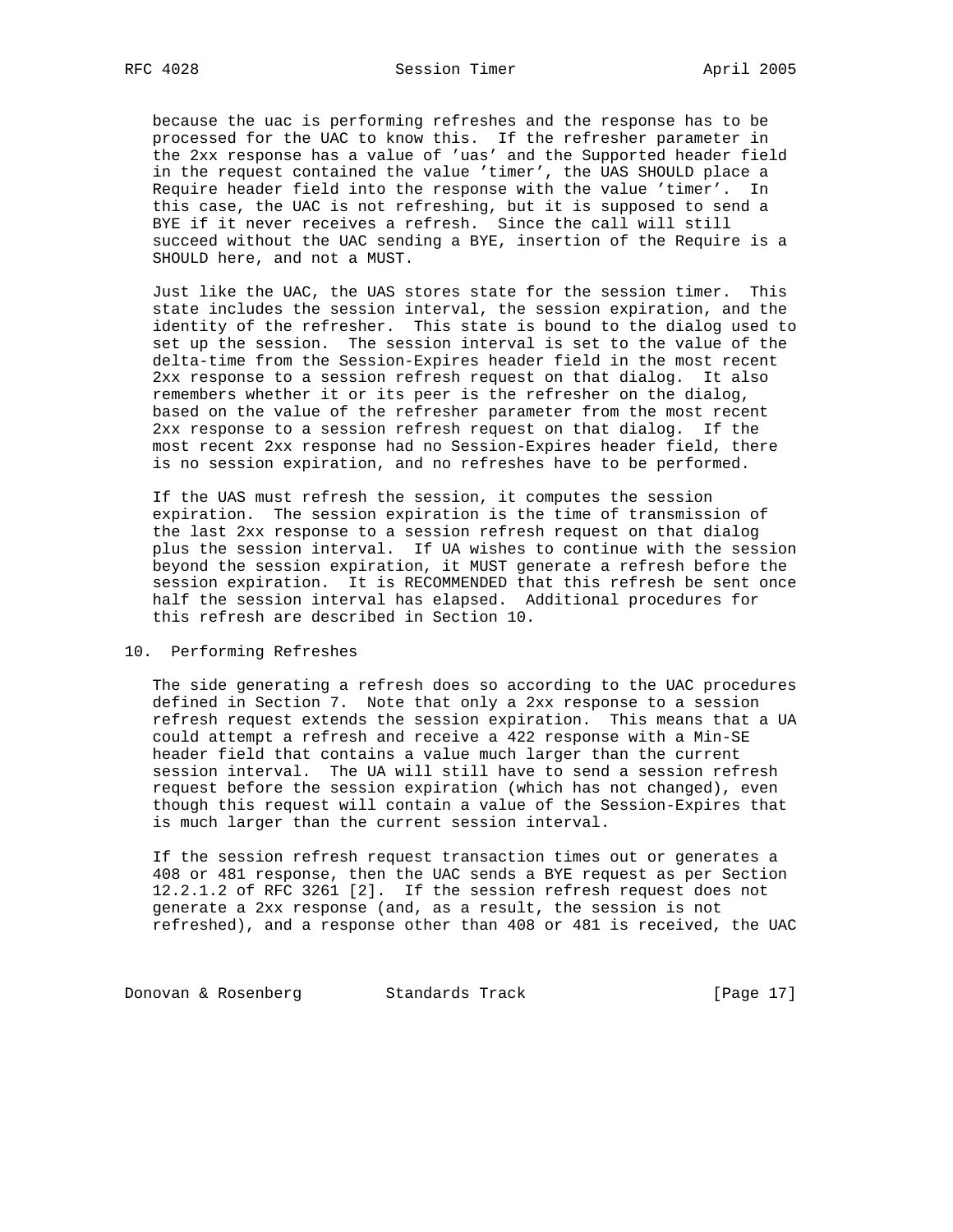SHOULD follow the rules specific to that response code and retry if possible. For example, if the response is a 401, the UAC would retry the request with new credentials. However, the UAC SHOULD NOT continuously retry the request if the server indicates the same error response.

 Similarly, if the side not performing refreshes does not receive a session refresh request before the session expiration, it SHOULD send a BYE to terminate the session, slightly before the session expiration. The minimum of 32 seconds and one third of the session interval is RECOMMENDED.

 Firewalls and NAT ALGs may be very unforgiving about allowing SIP traffic to pass after the expiration time of the session. This is why the BYE should be sent before the expiration.

### 11. Security Considerations

 The session timer introduces the capability of a proxy or UA element to force compliant UAs to send refreshes at a rate of the element's choosing. This introduces the possibility of denial-of-service attacks with significant amplification properties. These attacks can be launched from 'outsiders' (elements that attempt to modify messages in transit) or by 'insiders' (elements that are legitimately in the request path but are intent on doing harm). Fortunately, both cases are adequately handled by this specification.

### 11.1. Inside Attacks

 This introduces the possibility of rogue proxies or UAs introducing denial-of-service attacks. However, the mechanisms in this specification prevent that from happening.

 First, consider the case of a rogue UAC that wishes to force a UAS to generate refreshes at a rapid rate. To do so, it inserts a Session-Expires header field into an INVITE with a low duration and a refresher parameter equal to uas. Assume it places a Supported header field into the request. The UAS or any proxy that objects to this low timer will reject the request with a 422, thereby preventing the attack. If no Supported header field was present, the proxies will insert a Min-SE header field into the request before forwarding it. As a result, the UAS will not choose a session timer lower than the minimum allowed by all elements on the path. This too prevents the attack.

 Next, consider the case of a rogue UAS that wishes to force a UAC to generate refreshes at a rapid rate. In that case, the UAC has to support session timer. The initial INVITE arrives at the rogue UAS,

Donovan & Rosenberg Standards Track [Page 18]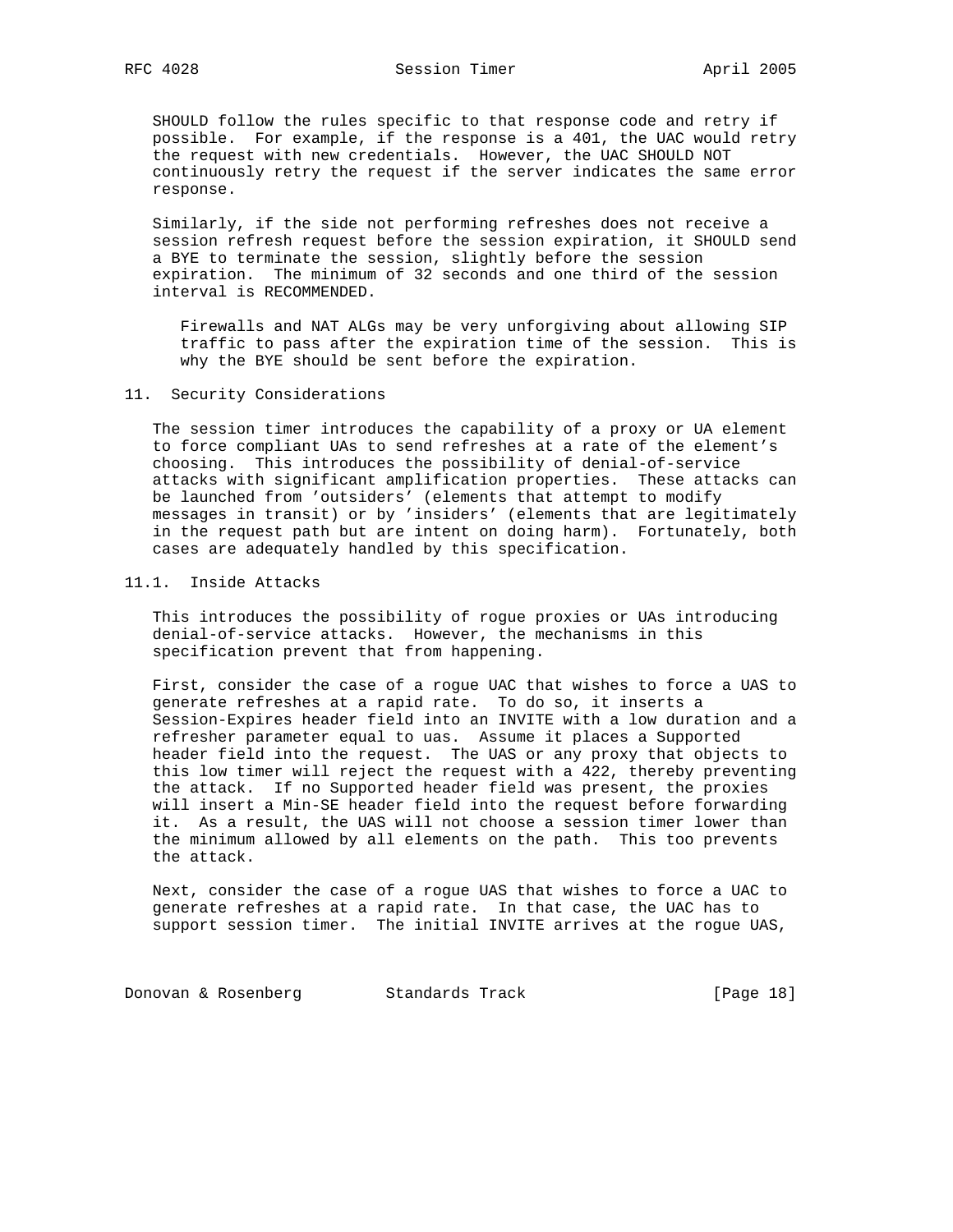which returns a 2xx with a very small session interval. The UAC uses this timer and quickly sends a refresh. Section 7.4 requires that the UAC copy the current session interval into the Session-Expires header field in the request. This enables the proxies to see the current value. The proxies will reject this request and provide a Min-SE with a higher minimum, which the UAC will then use. Note, that if the proxies did not reject the request, but rather proxied the request with a Min-SE header field, an attack would still be possible. The UAS could discard this header field in a 2xx response and force the UAC to continue to generate rapid requests.

 In a similar fashion, a rogue proxy cannot force either the UAC or UAS to generate refreshes unless the proxy remains on the signaling path and sees every request and response.

#### 11.2. Outside Attacks

 An element that can observe and modify a request or response in transit can force rapid session refreshes. To prevent this, requests and responses have to be protected by message integrity. Since the session timer header fields are not end-to-end and are manipulated by proxies, the SIP S/MIME capabilities are not suitable for this task. Rather, integrity has to be protected by using hop-by-hop mechanisms. As a result, it is RECOMMENDED that an element send a request with a Session-Expires header field or a Supported header field with the value 'timer' by using TLS. As adequate protection is obtained only if security is applied on each hop, it is RECOMMENDED that the SIPS URI scheme be used in conjunction with this extension. This means that proxies that record-route and request session timer SHOULD record-route with a SIPS URI. A UA that inserts a Session-Expires header into a request or response SHOULD include a Contact URI that is a SIPS URI.

### 12. IANA Considerations

 This extension defines two new header fields, a new response code, and a new option tag. SIP [2] defines IANA procedures for registering these.

12.1. IANA Registration of Min-SE and Session-Expires Header Fields

The following is the registration for the Min-SE header field:

 RFC Number: RFC 4028 Header Name: Min-SE Compact Form: none

Donovan & Rosenberg Standards Track [Page 19]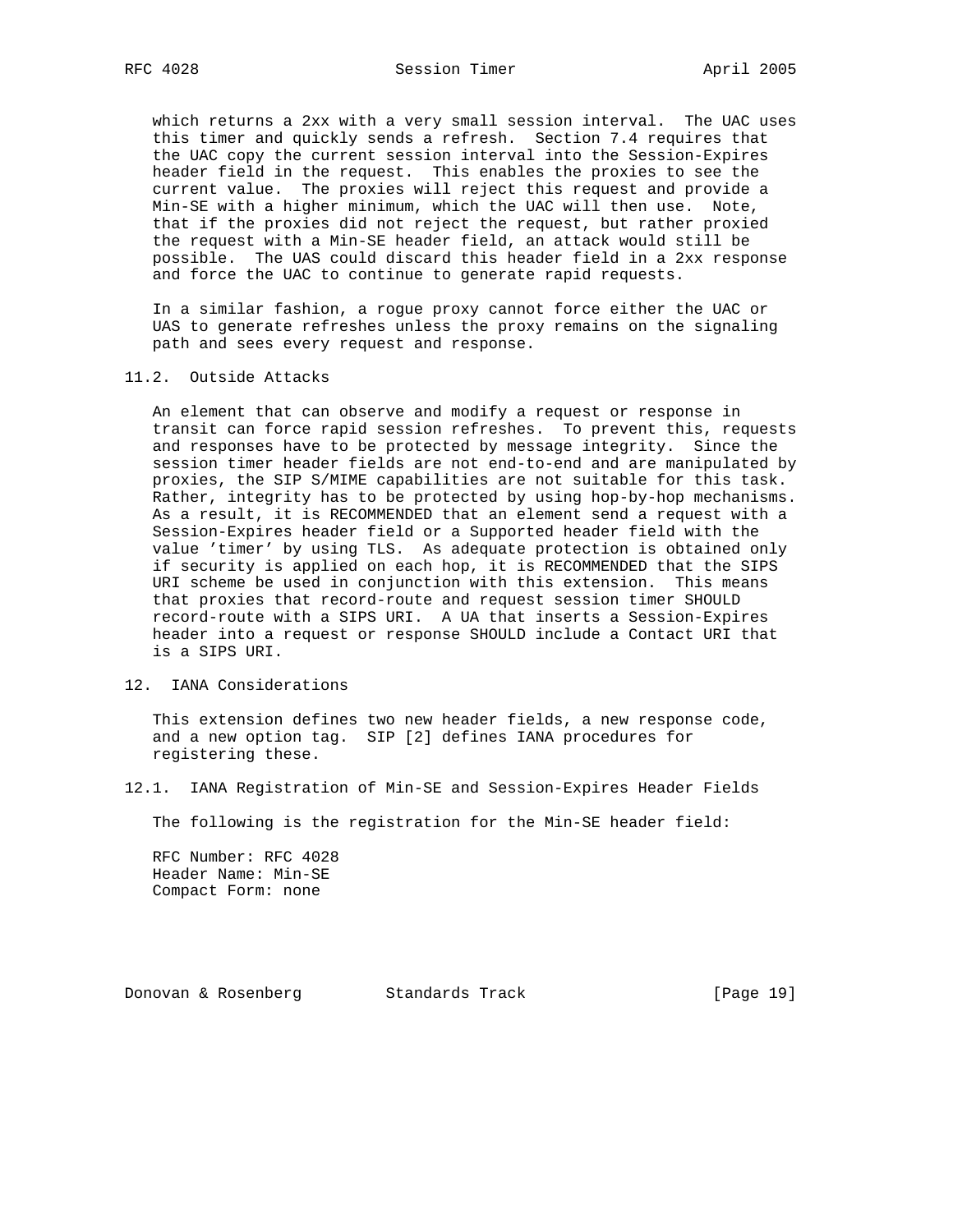RFC 4028 Session Timer April 2005

 The following is the registration for the Session-Expires header field:

 RFC Number: RFC 4028 Header Name: Session-Expires Compact Form: x

12.2. IANA Registration of the 422 (Session Interval Too Small) Response Code

 The following is the registration for the 422 (Session Interval Too Small) response code:

 Response Code: 422 Default Reason Phrase: Session Interval Too Small RFC Number: RFC 4028

12.3. IANA Registration of the 'timer' Option Tag

The following is the registration for the 'timer' option tag:

Name: timer

 Description: This option tag is for support of the session timer extension. Inclusion in a Supported header field in a request or response indicates that the UA can perform refreshes according to that specification. Inclusion in a Require header in a request means that the UAS must understand the session timer extension to process the request. Inclusion in a Require header field in a response indicates that the UAC must look for the Session-Expires header field in the response and process it accordingly.

13. Example Call Flow

Example Session Timer Flow

| Alice            | Proxy P1 | Proxy P2 | Bob |
|------------------|----------|----------|-----|
| (1) INVITE       |          |          |     |
| SE: 50           |          |          |     |
|                  |          |          |     |
| $(2)$ 422        |          |          |     |
| MSE: 3600        |          |          |     |
|                  |          |          |     |
| (3) ACK          |          |          |     |
|                  |          |          |     |
| (4) INVITE       |          |          |     |
| SE:3600          |          |          |     |
| <b>MSE: 3600</b> |          |          |     |
|                  |          |          |     |

Donovan & Rosenberg Standards Track [Page 20]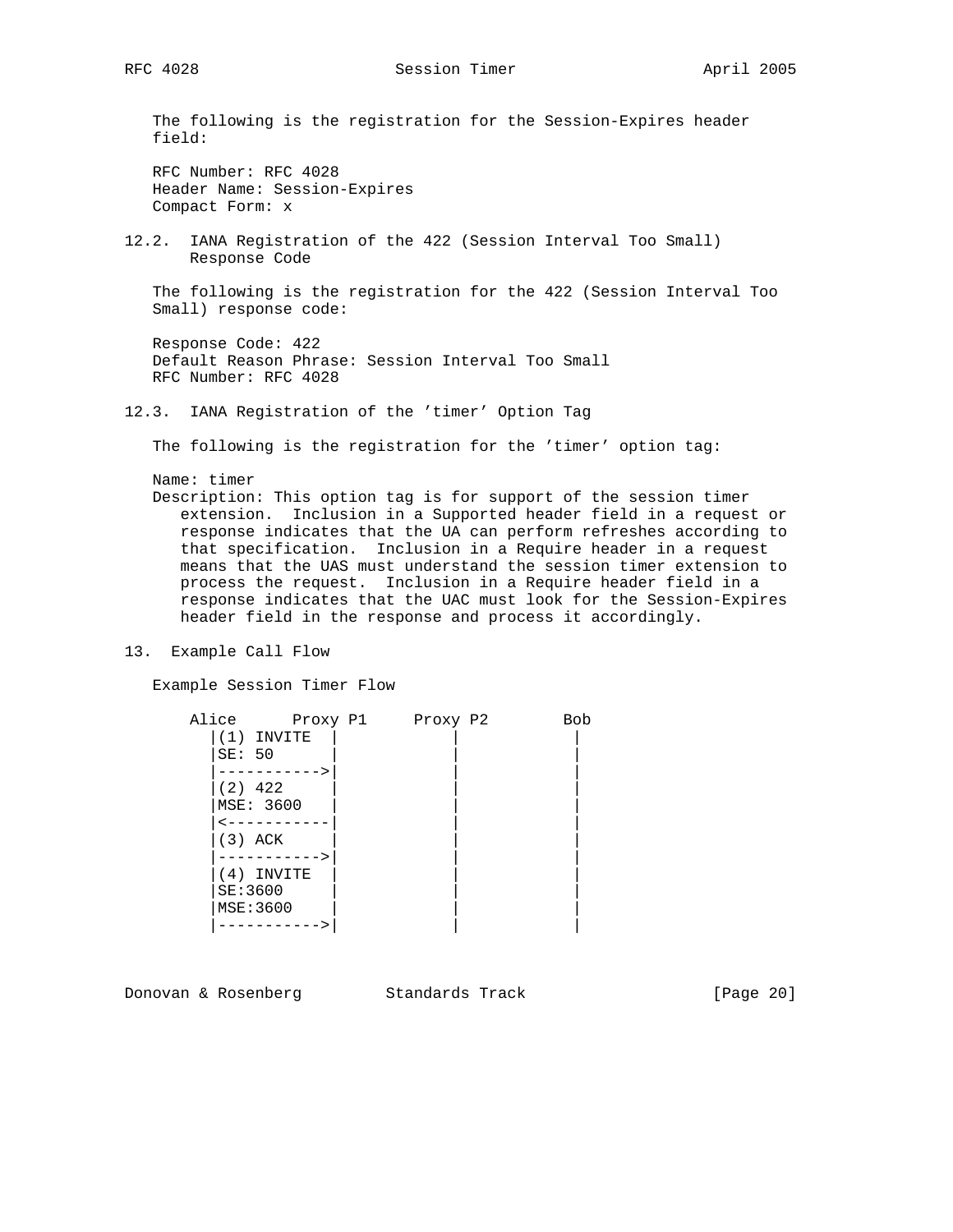|                                                                  | (5) INVITE<br>SE:3600<br><b>MSE:3600</b>                           |                                                    |
|------------------------------------------------------------------|--------------------------------------------------------------------|----------------------------------------------------|
|                                                                  | -----------><br>$(6)$ 422<br>MSE:4000<br>$- - - - - - - - - - - -$ |                                                    |
|                                                                  | $(7)$ ACK<br>----------->                                          |                                                    |
| $(8)$ 422<br><b>MSE:4000</b><br>$\leftarrow$ - - - - - - - - - - |                                                                    |                                                    |
| (9) ACK<br>----------->                                          |                                                                    |                                                    |
| $(10)$ INVITE<br>SE:4000<br><b>MSE:4000</b>                      |                                                                    |                                                    |
| ----------->                                                     | $ (11)$ INVITE<br>SE:4000<br>MSE:4000                              |                                                    |
|                                                                  | ---------->                                                        | (12) INVITE<br>SE:4000<br>MSE:4000<br>-----------> |
|                                                                  |                                                                    | $(13)$ 200 OK<br>SE:4000<br>$\lt - - - - -$        |
|                                                                  | $(14)$ 200 OK<br>SE:4000                                           |                                                    |
| $(15)$ 200 OK<br>SE:4000<br>$- - - - - - - -$                    | $- - - - - - - -$                                                  |                                                    |
| $(16)$ ACK<br>-------->                                          |                                                                    |                                                    |
|                                                                  | $(17)$ ACK                                                         |                                                    |
| $(18)$ UPDATE<br>SE:4000<br>$---$                                |                                                                    |                                                    |
|                                                                  | $(19)$ UPDATE<br><b>SE:4000</b>                                    |                                                    |
|                                                                  | $(20)$ 200 OK<br>SE:4000<br>$\leftarrow - - - -$                   |                                                    |
|                                                                  |                                                                    |                                                    |

Donovan & Rosenberg Standards Track [Page 21]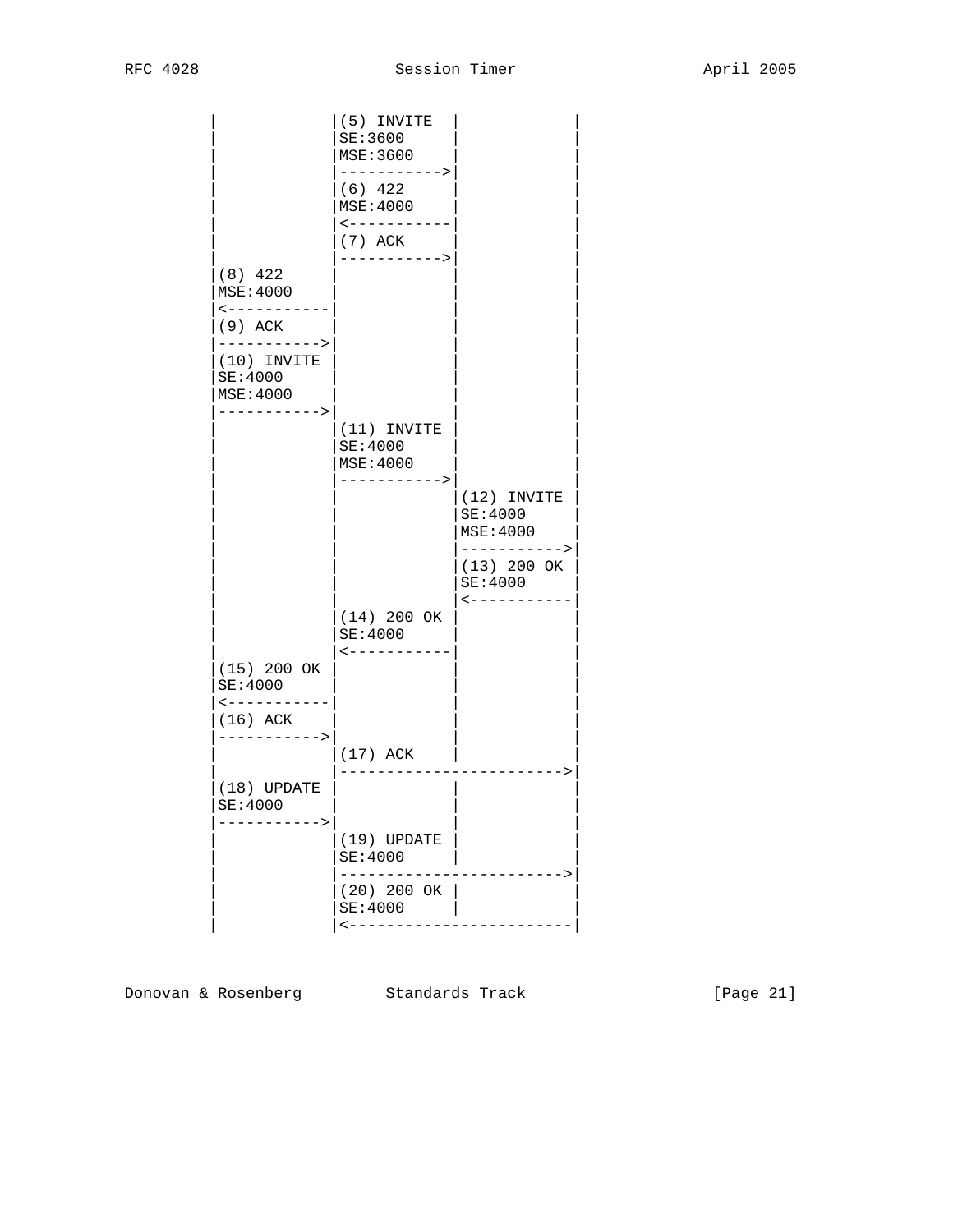$|(21)$  200 OK  $|$  |SE:4000 | | |  $\leftarrow$  - - - - - - - - - - - $|(22)$  BYE  $|$ | <------------------------ |(23) BYE | | | |<-----------| | |  $|(24) 408$  | | |------------------------>|

Figure 1: Example Session Timer Flow

 Figure 1 gives an example of a call flow that makes use of the session timer. In this example, both the UAC and UAS support the session timer extension. The initial INVITE request generated by the UAC, Alice (message 1), might look like this:

 INVITE sips:bob@biloxi.example.com SIP/2.0 Via: SIP/2.0/TLS pc33.atlanta.example.com;branch=z9hG4bKnashds8 Supported: timer Session-Expires: 50 Max-Forwards: 70 To: Bob <sips:bob@biloxi.example.com> From: Alice <sips:alice@atlanta.example.com>;tag=1928301774 Call-ID: a84b4c76e66710 CSeq: 314159 INVITE Contact: <sips:alice@pc33.atlanta.example.com> Content-Type: application/sdp Content-Length: 142

(Alice's SDP not shown)

 This request indicates that Alice supports the session timer, and is requesting session refreshes every 50 seconds. This arrives at the first proxy, P1. This session interval is below the minimum allowed value of 3600. So P1 rejects the request with a 422 (message 2):

 SIP/2.0 422 Session Interval Too Small Via: SIP/2.0/TLS pc33.atlanta.example.com;branch=z9hG4bKnashds8 ;received=192.0.2.1 Min-SE: 3600 To: Bob <sips:bob@biloxi.example.com>;tag=9a8kz From: Alice <sips:alice@atlanta.example.com>;tag=1928301774 Call-ID: a84b4c76e66710 CSeq: 314159 INVITE

Donovan & Rosenberg Standards Track [Page 22]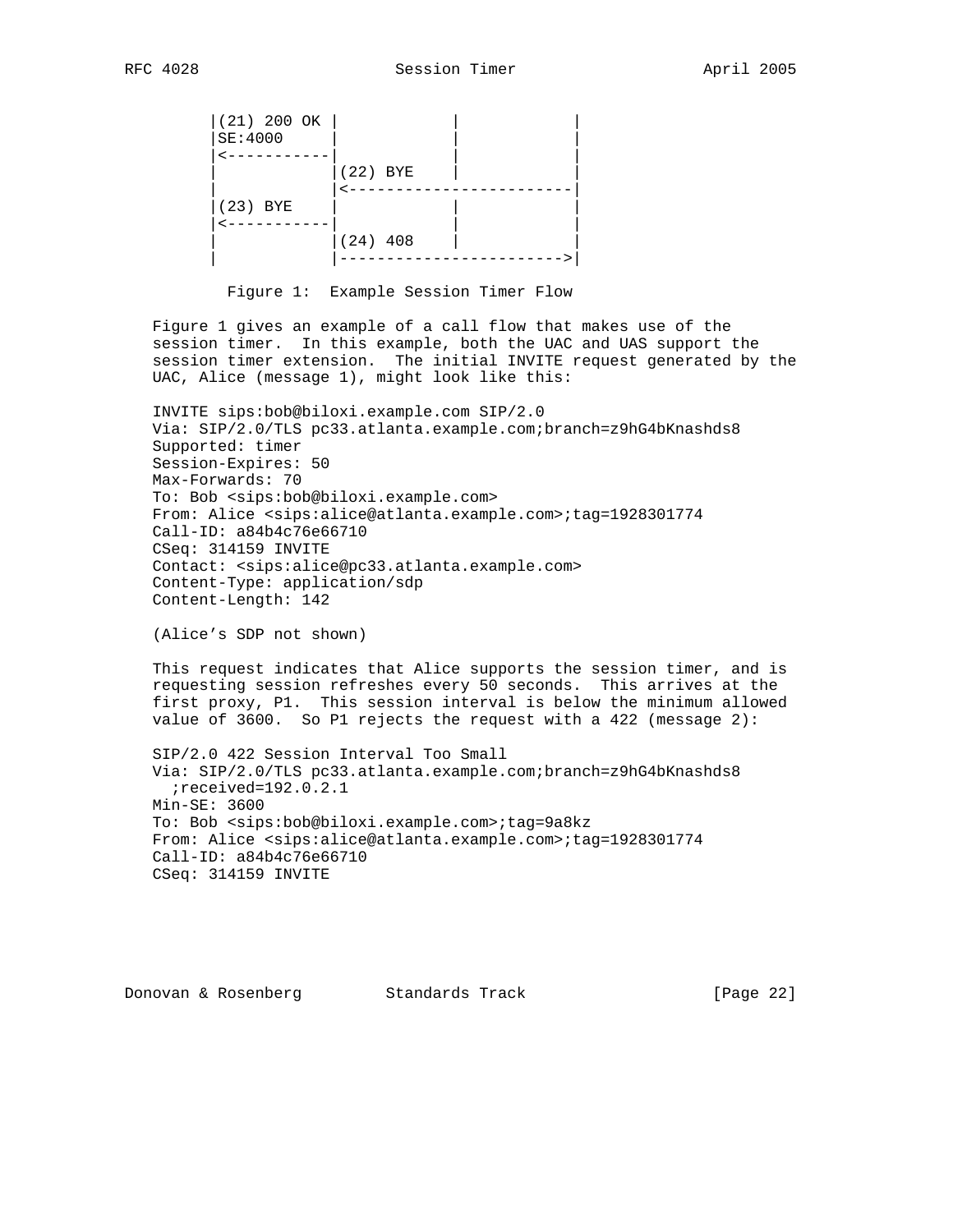This response contains a Min-SE header field with the value 3600. Alice then retries the request. This time, the request contains a Min-SE header, as Alice has received a 422 for other INVITE requests with the same Call-ID. The new request (message 4) might look like this:

 INVITE sips:bob@biloxi.example.com SIP/2.0 Via: SIP/2.0/TLS pc33.atlanta.example.com;branch=z9hG4bKnashds9 Supported: timer Session-Expires: 3600 Min-SE: 3600 Max-Forwards: 70 To: Bob <sips:bob@biloxi.example.com> From: Alice <sips:alice@atlanta.example.com>;tag=1928301774 Call-ID: a84b4c76e66710 CSeq: 314160 INVITE Contact: <sips:alice@pc33.atlanta.example.com> Content-Type: application/sdp Content-Length: 142

(Alice's SDP not shown)

 Proxy P1 record-routes. Since the session interval is now acceptable to it, it forwards the request to P2 (message 5). However, the session interval is below its minimum configured amount of 4000. So it rejects the request with a 422 response code (message 6) and includes a Min-SE header field with the value of 4000. Once more, Alice retries the INVITE. This time, the Min-SE header field in her INVITE is the maximum of all Min-SE she has received (3600 and 4000). Message 10 might look like this:

 INVITE sips:bob@biloxi.example.com SIP/2.0 Via: SIP/2.0/TLS pc33.atlanta.example.com;branch=z9hG4bKnashds10 Supported: timer Session-Expires: 4000 Min-SE: 4000 Max-Forwards: 70 To: Bob <sips:bob@biloxi.example.com> From: Alice <sips:alice@atlanta.example.com>;tag=1928301774 Call-ID: a84b4c76e66710 CSeq: 314161 INVITE Contact: <sips:alice@pc33.atlanta.example.com> Content-Type: application/sdp Content-Length: 142

(Alice's SDP not shown)

Donovan & Rosenberg Standards Track [Page 23]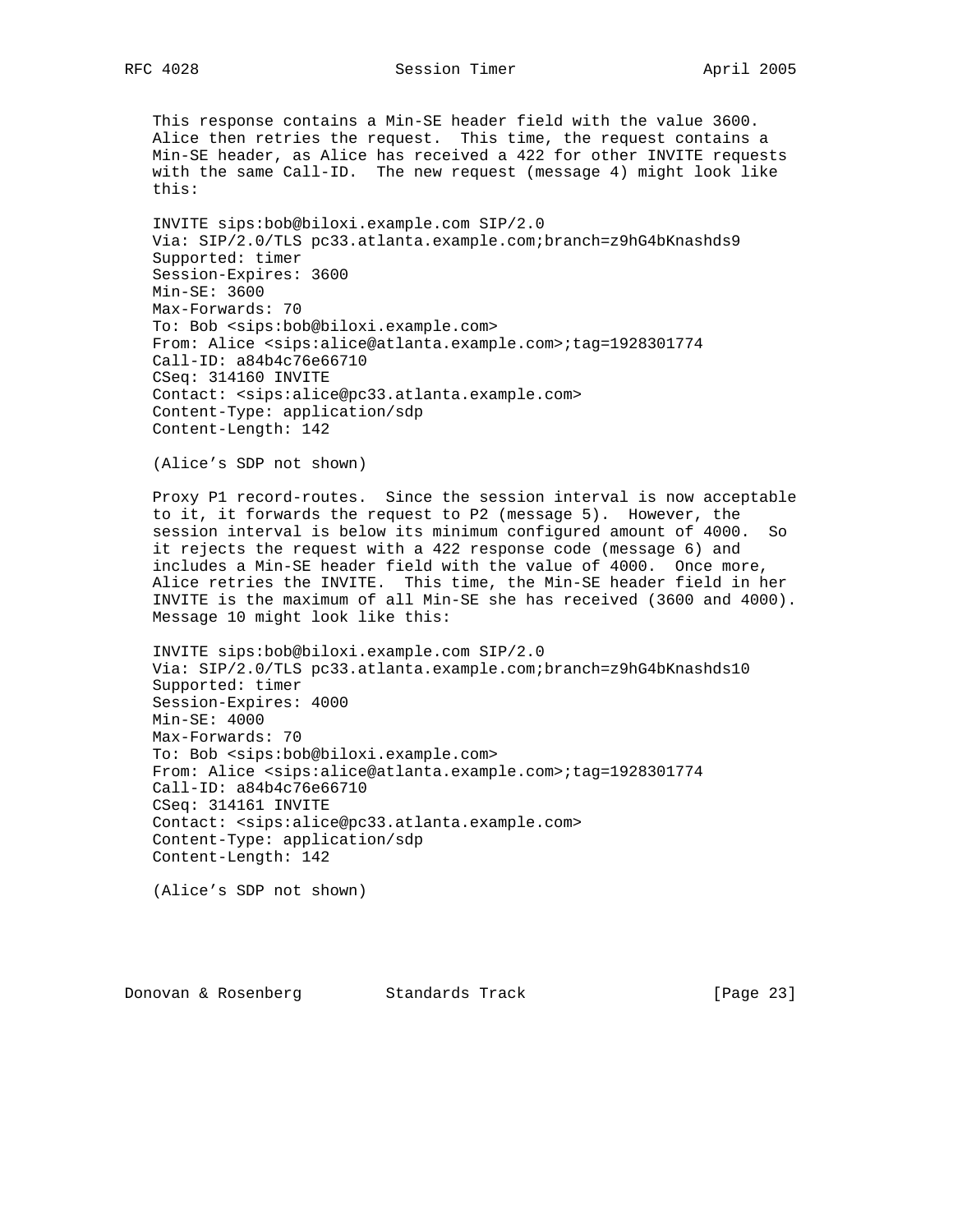### RFC 4028 Session Timer April 2005

 P1 record-routes once again, but P2 does not (this wouldn't normally happen; presumably, if it asked for session timer, it would record-route the subsequent request). The UAS receives the request. It copies the Session-Expires header from the request to the response and adds a refresher parameter with value 'uac'. This 200 OK is forwarded back to Alice. The response she receives (message 15) might look like this:

 SIP/2.0 200 OK Via: SIP/2.0/TLS pc33.atlanta.example.com;branch=z9hG4bKnashds10 ;received=192.0.2.1 Require: timer Supported: timer Record-Route: sips:p1.atlanta.example.com;lr Session-Expires: 4000;refresher=uac To: Bob <sips:bob@biloxi.example.com>;tag=9as888nd From: Alice <sips:alice@atlanta.example.com>;tag=1928301774 Call-ID: a84b4c76e66710 CSeq: 314161 INVITE Contact: <sips:bob@192.0.2.4> Content-Type: application/sdp Content-Length: 142

(Bob's SDP not shown)

 Alice generates an ACK (message 16), which is routed through P1 and then to Bob. Since Alice is the refresher, around 2000 seconds later Alice sends an UPDATE request to refresh the session. Because this request is part of an established dialog and Alice has not received any 422 responses or requests on that dialog, there is no Min-SE header field in her request (message 18):

 UPDATE sips:bob@192.0.2.4 SIP/2.0 Via: SIP/2.0/TLS pc33.atlanta.example.com;branch=z9hG4bKnashds12 Route: sips:p1.atlanta.example.com;lr Supported: timer Session-Expires: 4000;refresher=uac Max-Forwards: 70 To: Bob <sips:bob@biloxi.example.com>;tag=9as888nd From: Alice <sips:alice@atlanta.example.com>;tag=1928301774 Call-ID: a84b4c76e66710 CSeq: 314162 UPDATE Contact: <sips:alice@pc33.atlanta.example.com>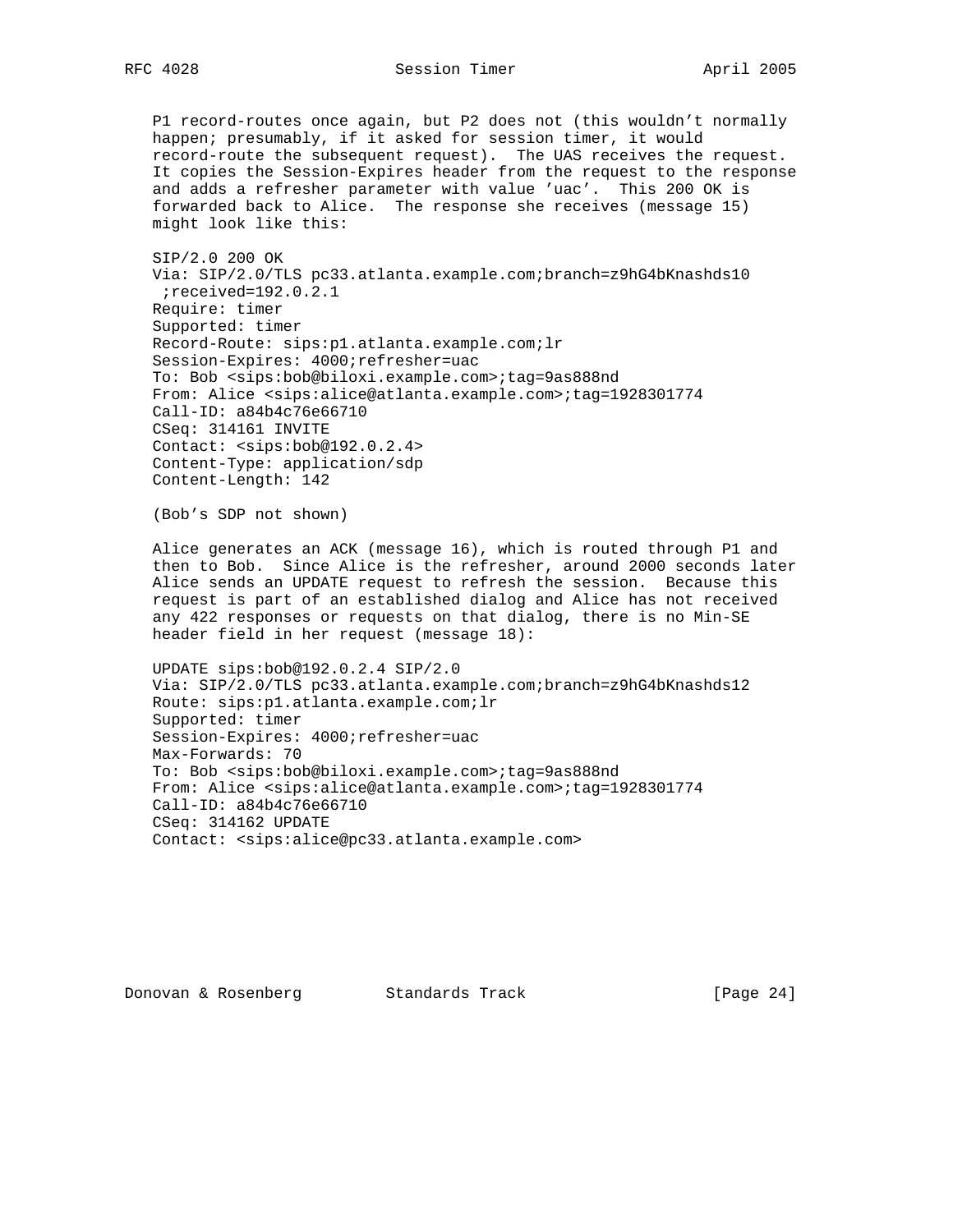This is forwarded through P1 to Bob. Bob generates a 200 OK, copying the Session-Expires header field into the response. This is forwarded through P1 and arrives at Alice. The response she receives (message 21) might look like this:

 SIP/2.0 200 OK Via: SIP/2.0/TLS pc33.atlanta.example.com;branch=z9hG4bKnashds12 ;received=192.0.2.1 Require: timer Session-Expires: 4000;refresher=uac To: Bob <sips:bob@biloxi.example.com>;tag=9as888nd From: Alice <sips:alice@atlanta.example.com>;tag=1928301774 Call-ID: a84b4c76e66710 CSeq: 314162 UPDATE Contact: <sips:bob@192.0.2.4>

 Shortly afterward, Alice's UA crashes. As a result, she never sends a session refresh request. 3968 seconds later, Bob times out and sends a BYE request (message 22). This is sent to P1. P1 attempts to deliver it but fails (because Alice's UA has crashed). P1 then returns a 408 (Request Timeout) to Bob.

### 14. Acknowledgements

 The authors wish to thank Brett Tate for his contributions to this work. Brian Rosen completed the editing of the document.

- 15. References
- 15.1. Normative References
	- [1] Bradner, S., "Key words for use in RFCs to Indicate Requirement Levels", BCP 14, RFC 2119, March 1997.
	- [2] Rosenberg, J., Schulzrinne, H., Camarillo, G., Johnston, A., Peterson, J., Sparks, R., Handley, M., and E. Schooler, "SIP: Session Initiation Protocol", RFC 3261, June 2002.
	- [3] Rosenberg, J., "The Session Initiation Protocol (SIP) UPDATE Method", RFC 3311, October 2002.
	- [4] Rosenberg, J. and H. Schulzrinne, "An Offer/Answer Model with Session Description Protocol (SDP)", RFC 3264, June 2002.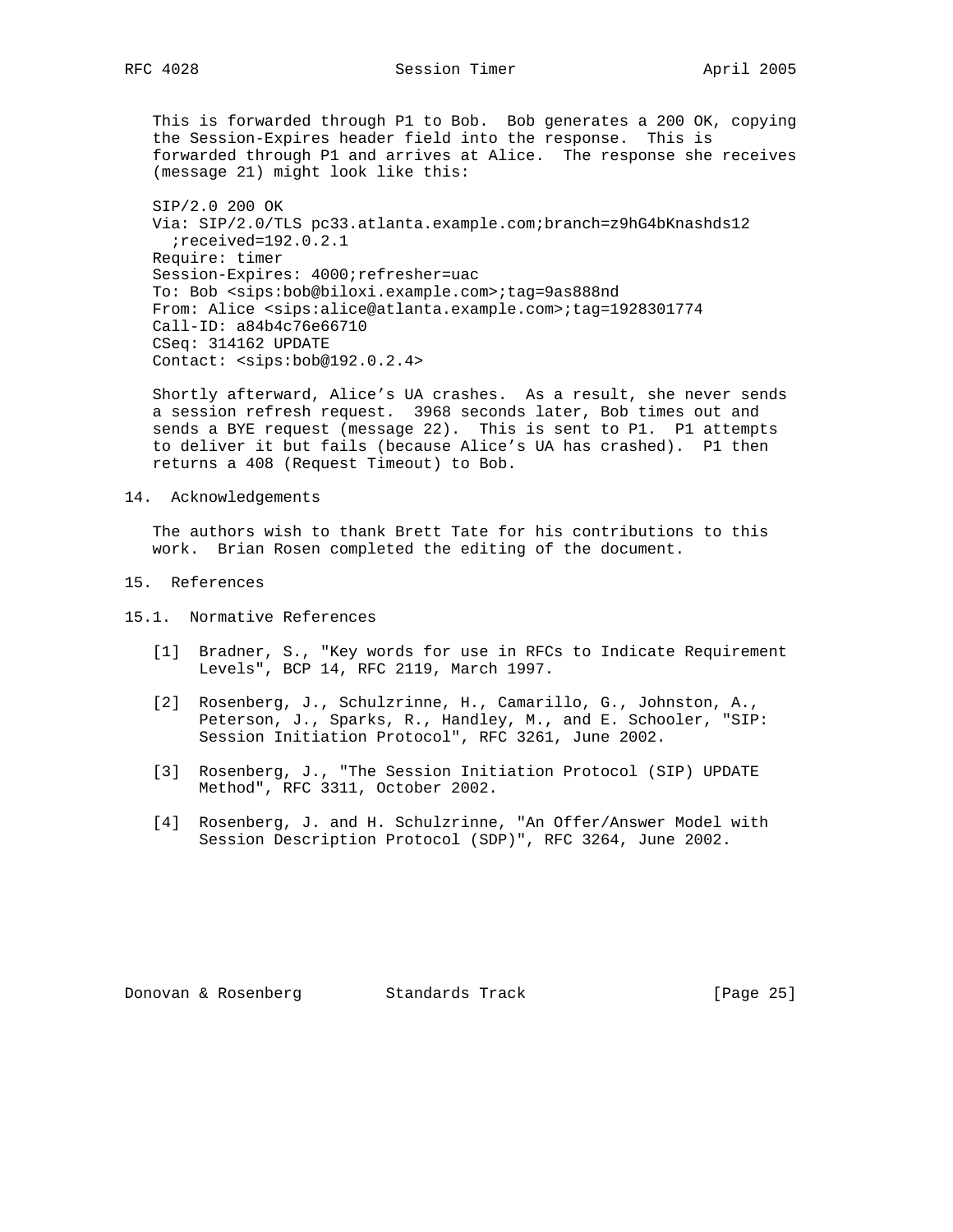15.2. Informative References

- [5] Schulzrinne, H., Casner, S., Frederick, R., and V. Jacobson, "RTP: A Transport Protocol for Real-Time Applications", STD 64, RFC 3550, July 2003.
- [6] Srisuresh, P. and M. Holdrege, "IP Network Address Translator (NAT) Terminology and Considerations", RFC 2663, August 1999.
- [7] Rosenberg, J. and H. Schulzrinne, "Reliability of Provisional Responses in Session Initiation Protocol (SIP)", RFC 3262, June 2002.
- [8] Roach, A., "Session Initiation Protocol (SIP)-Specific Event Notification", RFC 3265, June 2002.

Authors' Addresses

 Steve Donovan Cisco Systems, Inc. 2200 E. President George Bush Turnpike Richardson, Texas 75082 US

EMail: srd@cisco.com

 Jonathan Rosenberg Cisco Systems, Inc. 600 Lanidex Plaza Parsippany, NJ 07054 US

EMail: jdrosen@cisco.com